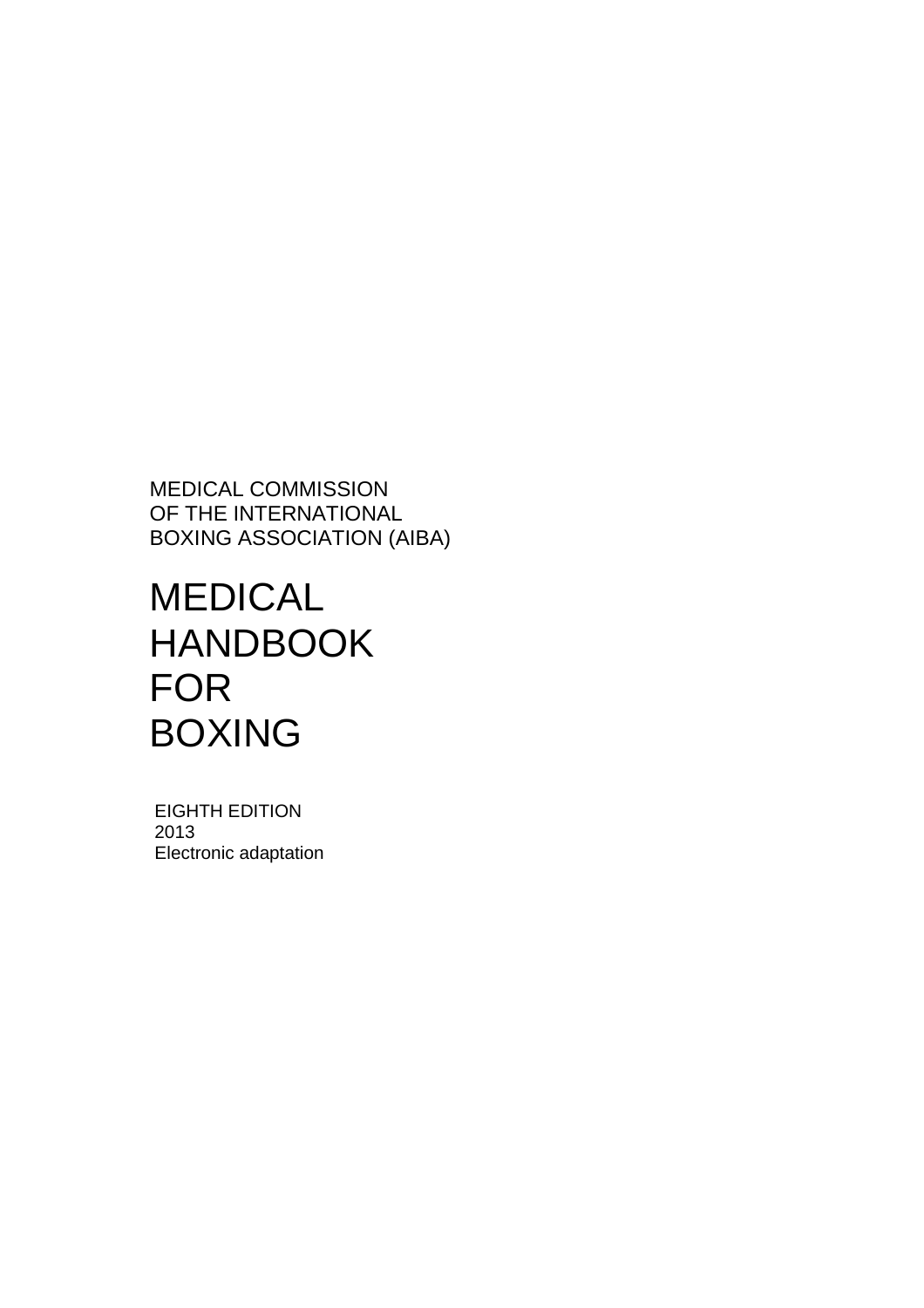# **CONTENTS:**

| $\mathbf{1}$     |                                                                                     |
|------------------|-------------------------------------------------------------------------------------|
| $\boldsymbol{2}$ |                                                                                     |
| 3                |                                                                                     |
| 4                |                                                                                     |
| 5                |                                                                                     |
| 6                |                                                                                     |
| 7                |                                                                                     |
| 8                |                                                                                     |
| 9                |                                                                                     |
| 10               |                                                                                     |
| 11               |                                                                                     |
| 12               |                                                                                     |
| 13               |                                                                                     |
| 14               |                                                                                     |
| 15               | Appendix III: Training curriculum for international ring side physician license. 34 |
| 16               |                                                                                     |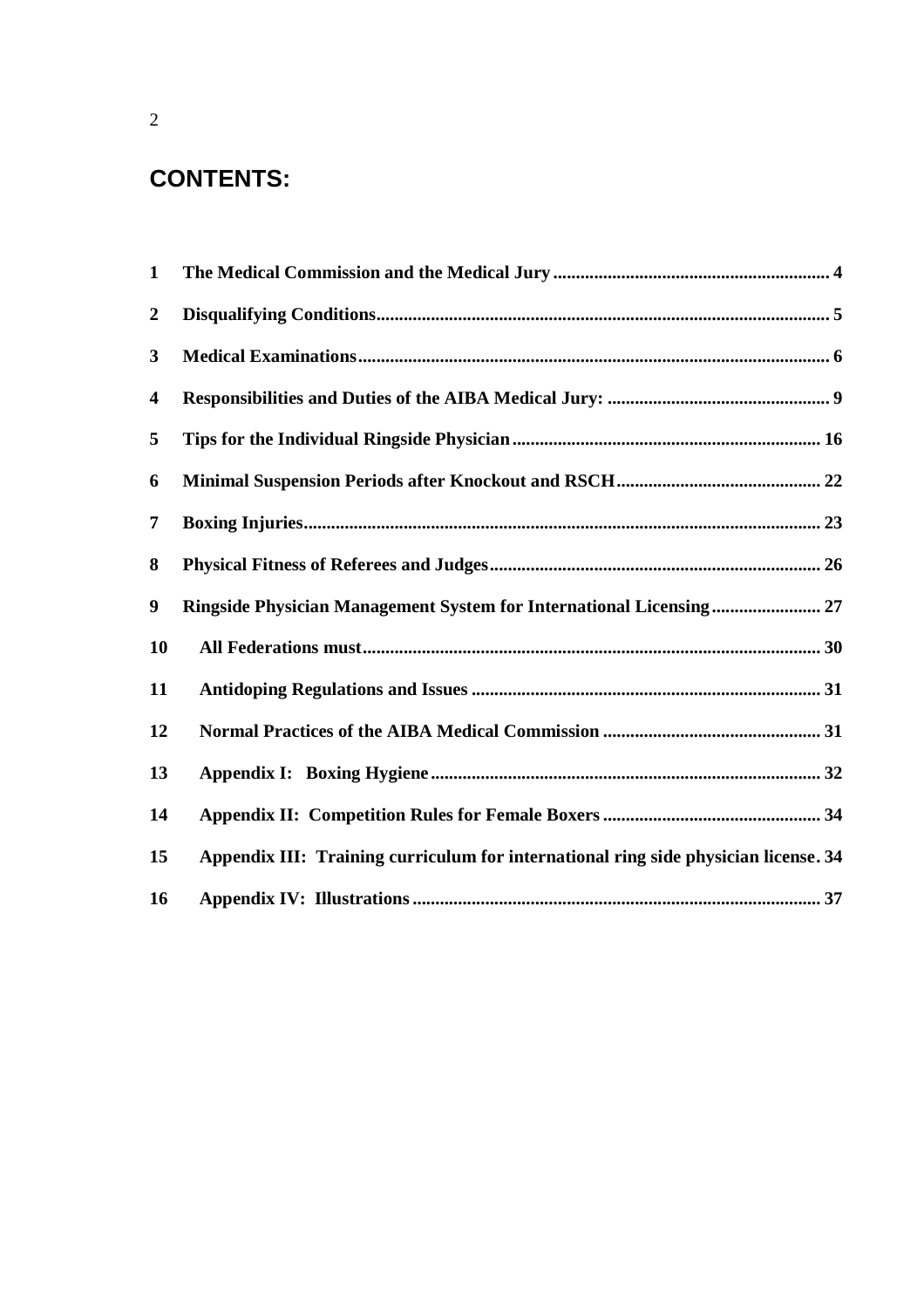# **Editor's Note**

This year is 2012. In AIBA, as with just about everything else, our handbook must change to reflect new polices and new trends.

This year also marks a major change for us with the establishment of the World Boxing Academy. Dr. C. K. Wu, President of AIBA, has charged Dr. Charles Butler, Chairman of the Medical Commission of AIBA, and the members of the Medical Commission with the development of a Medical Curriculum to be used as a body of knowledge for ringside physicians. This has come to fruition with a teaching course for AIBA Ringside Doctors including WSB physicians.

With that in mind, the Handbook now represents a condensed version of the knowledge expected of an AIBA Ringside Physician. This, in the form of extended lectures, practical ringside drills and individual evaluation has now become the curriculum for our AIBA physicians. It is hoped that this will be passed on down by the National Federations to all ringside doctors.

With the Handbook now published on-line, it is meant to be a work in progress which can change as rules and policies change. As changes occur, they can be announced on-line and the information disseminated in a more timely fashion.

You will note that this edition now contains only the information specific to Medicine. There remains much general information that the doctors should know which is contained in the AIBA Rules and Regulations. Physicians should become familiar with that information which pertains to them as well.

Many thanks to all of those who have helped develop this Handbook.

Robin I. Goodfellow, M.D.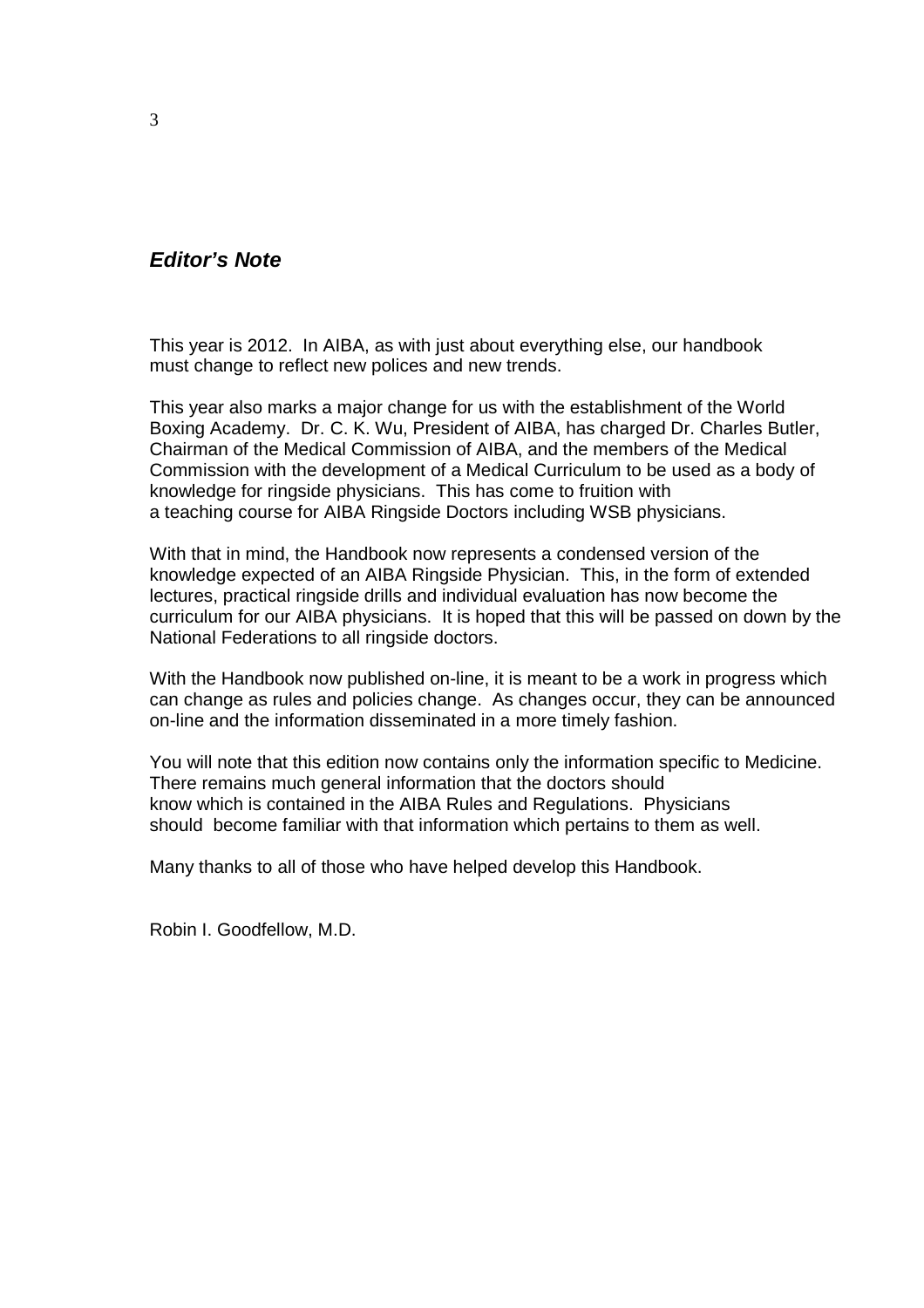# **1 The Medical Commission and the Medical Jury**

- **1.1.** The Medical Commission of the International Boxing Association (AIBA) is composed of qualified doctors of medicine who are appointed by the Executive Committee from among those proposed by their federations. The President of AIBA "appoints" and "removes" the Chair and Vice Chair of all commissions.
- **1.2.** Usually the Chair of a permanent commission will be a member of the Executive Committee and must be an expert in the field.
- **1.3.** The President of AIBA may attend all Commission meetings, but cannot vote. The Executive Director of AIBA may attend all meetings, but cannot vote. The Executive Director is responsible for the relationship of AIBA with its Commissions.
- **1.4.** At all AIBA-sanctioned competitions including, but not limited to, the Olympic Games, all World Championships, the World Cup Championships and the President's Cup Championships, members function as the Medical Jury. Their task is to assist the referee in deciding whether a boxer is fit to continue and to provide an initial evaluation and first aid if a boxer sustains a serious injury or loses consciousness.
- **1.5.** The Medical Commission is responsible for enforcing the doping regulations at these championships. A Medical Commission doctor, qualified in Doping Control, shall be present at the tests and shall ensure that the specimen are properly taken and handled.
- **1.6.** Members of the Medical Commission or physicians appointed by them shall be present at the initial medical examinations and the examinations that take place each morning at international competitions. When necessary, they assist the medical officers from the individual countries and express their opinion on injuries the boxers have sustained in previous bouts. In such cases, the decision of the Medical Commission member is final.
- **1.7.** The Medical Commission shall meet at least once a year. Opinions on various questions and problems related to Olympic style boxing are exchanged. These meetings are often accompanied by highly informative medical symposia on various subjects. On the basis of these discussions, the Medical Commission submits recommendations and motions, in the interest of the physical and mental welfare of boxers, to the Executive Committee and the Congress.
- **1.8.** Doctors working in the field of Olympic style boxing must always have up-to-date information and be in a position to provide information for others.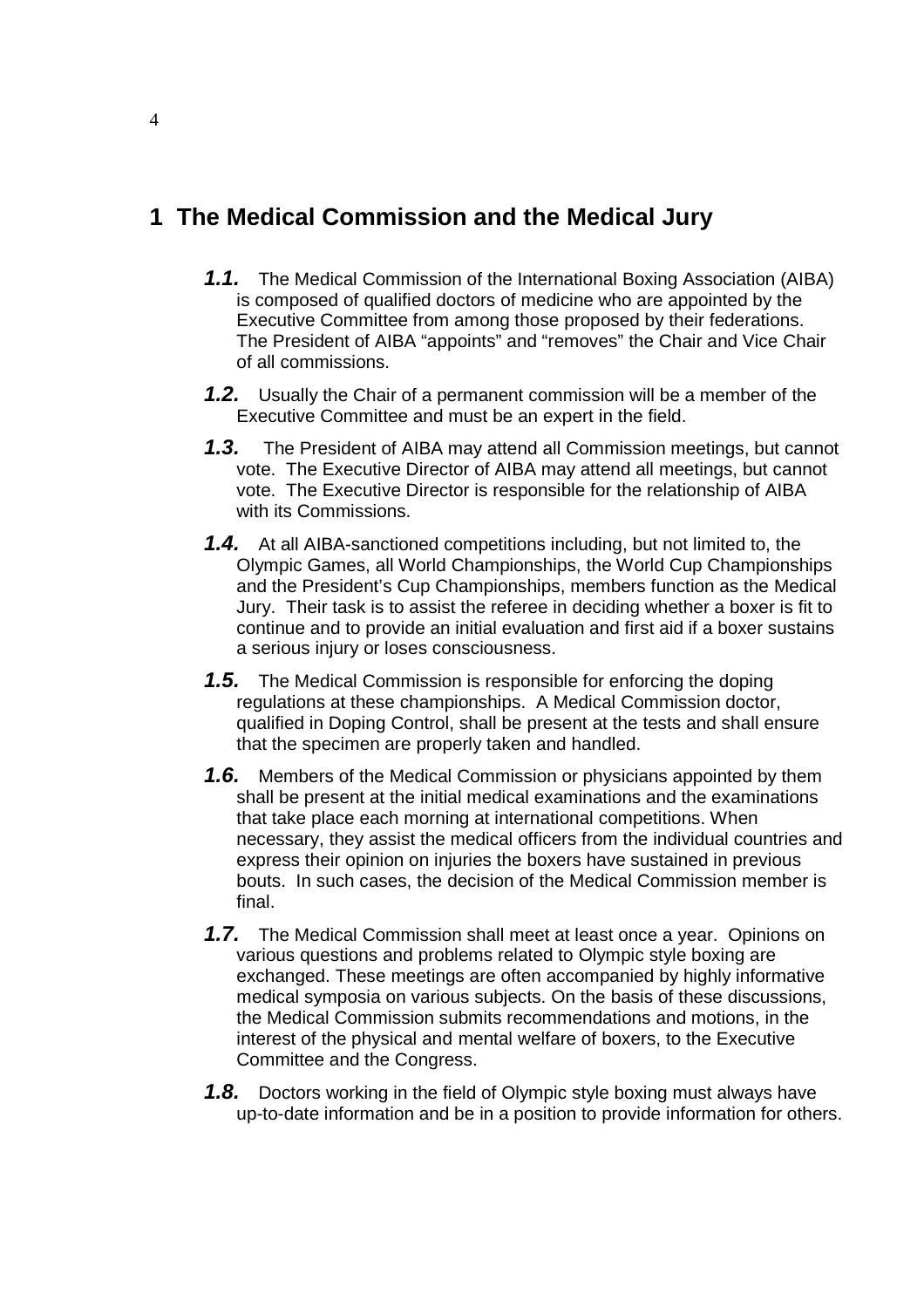# **2 Disqualifying Conditions**

- **2.1.** The examining physician at the annual exam or an appointed medical commission member at a tournament may declare a boxer unfit to box for any condition which would endanger that boxer, his opponent or the officials.
- **2.2.** AIBA Medical Commission Guidelines for disqualifying conditions are "evidence of or disclosed history of the following conditions in an annual and/or pre-bout examination":
- **2.3.** Acute and chronic infections
- 2.4. Severe blood dyscrasias
- **2.5.** Sickle cell disease or trait
- **2.6.** History of Hepatitis B, Hepatitis C or HIV infection
- **2.7.** Refractive and intraocular surgery, cataract, retinal detachment
- **2.8.** Myopia of more than -3.50 dioptres
- **2.9.** Recorded visual acuity in each eye of:
- **2.10.** uncorrected worse than 20/200
- **2.11.** corrected worse than 20/60
- 2.12. Exposed open infected skin lesions
- **2.13.** Significant congenital or acquired cardiovascular and pulmonary abnormalities
- **2.14.** Significant congenital or acquired musculoskeletal deficiencies
- **2.15.** Unresolved post-concussion symptoms, which will need clearance from a neurologist
- **2.16.** Significant psychiatric disturbances or drug abuse
- **2.17.** Significant congenital or acquired intracranial mass lesions or bleeding
- **2.18.** Any seizure activity within the last 3 years
- **2.19.** Hepatomegaly, splenomegaly, ascites
- **2.20.** Pregnancy
- **2.21.** Uncontrolled diabetes mellitus or uncontrolled thyroid disease
- **2.22.** Any implantable device which can alter any physiologic process
- **2.23.** Women's breast protector which protects any thing other that the breast protuberance itself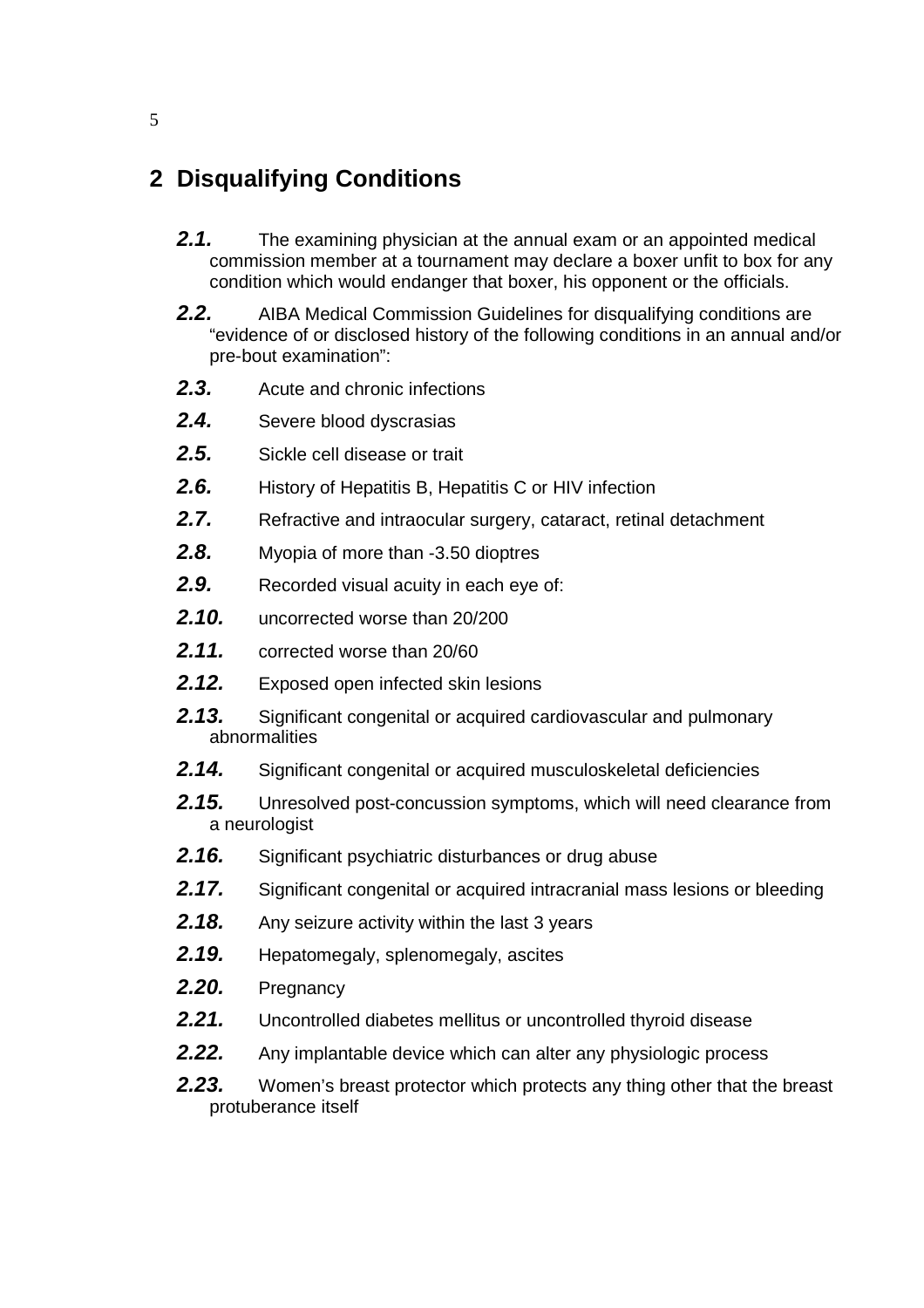- **2.24.** Conditions that are not Disqualifying to Box:
	- 2.24.1. Deafness (but Competition jury must be made aware)

# **3 Medical Examinations**

# **3.1. Initial Medical Examination**

- **3.1.1.** A boxer should undergo a thorough medical examination when he first joins a club. This may be performed by any licensed or registered medical doctor. The exam must be adequate to evaluate the boxer for any disqualifying conditions.
- **3.1.2.** Family History. Determine health of family members, emphasis on the presence of inheritable diseases
- **3.1.3.** Past Medical History and Review of Systems. Attention should be paid to notable symptoms, abnormalities of the pupils, previous operations and deformities. Current medications and allergies should be noted. In female boxers, a menstrual history (LMP) should be obtained.
- **3.1.4.** Biometrics. Height and weight, looking for disparities.
- **3.1.5.** Urinanalysis to include at least sugar and protein.
- **3.1.6.** Complete Clinical Exam to include: Vital signs. General appearance – looking for deformities, general well-being, signs of Marfan's syndrome Eyes – including fundoscopic exam and test of acuity such as the Snellen eye chart. Ears, Nose and Throat – including otoscopic exam. Cardiovascular Exam – attention should be paid to any cardiac abnormalities, especially tachycardia, dysrhythmia, systolic and diastolic murmurs or cardiac enlargement. Respiratory system – looking for signs of acute or chronic infection or dyspnea. Back and Chest – looking for deformities, tenderness, scars. Abdomen – looking for hernias, masses, organ enlargement. Genito-urinary system – a formal exam is generally not required. In a doctor's office further evaluation is appropriate if a large hernia is suspected. Although a unilateral testis is not disqualifying in itself, it could prompt discussion; the same is true for one kidney or for breast implants. Musculo-skeletal system – looking for congenital or acquired deformities, range of motion, joint stiffness or laxity, signs of inflammation. Neurological Examination – includes exam of the cranial nerves, as well as evaluation for tremors, locomotor impairment, dysarthria, gait /balance/posture disorders, reflexes. Evaluation of mental status by observation or testing; likewise, for mental retardation and psychiatric disorders.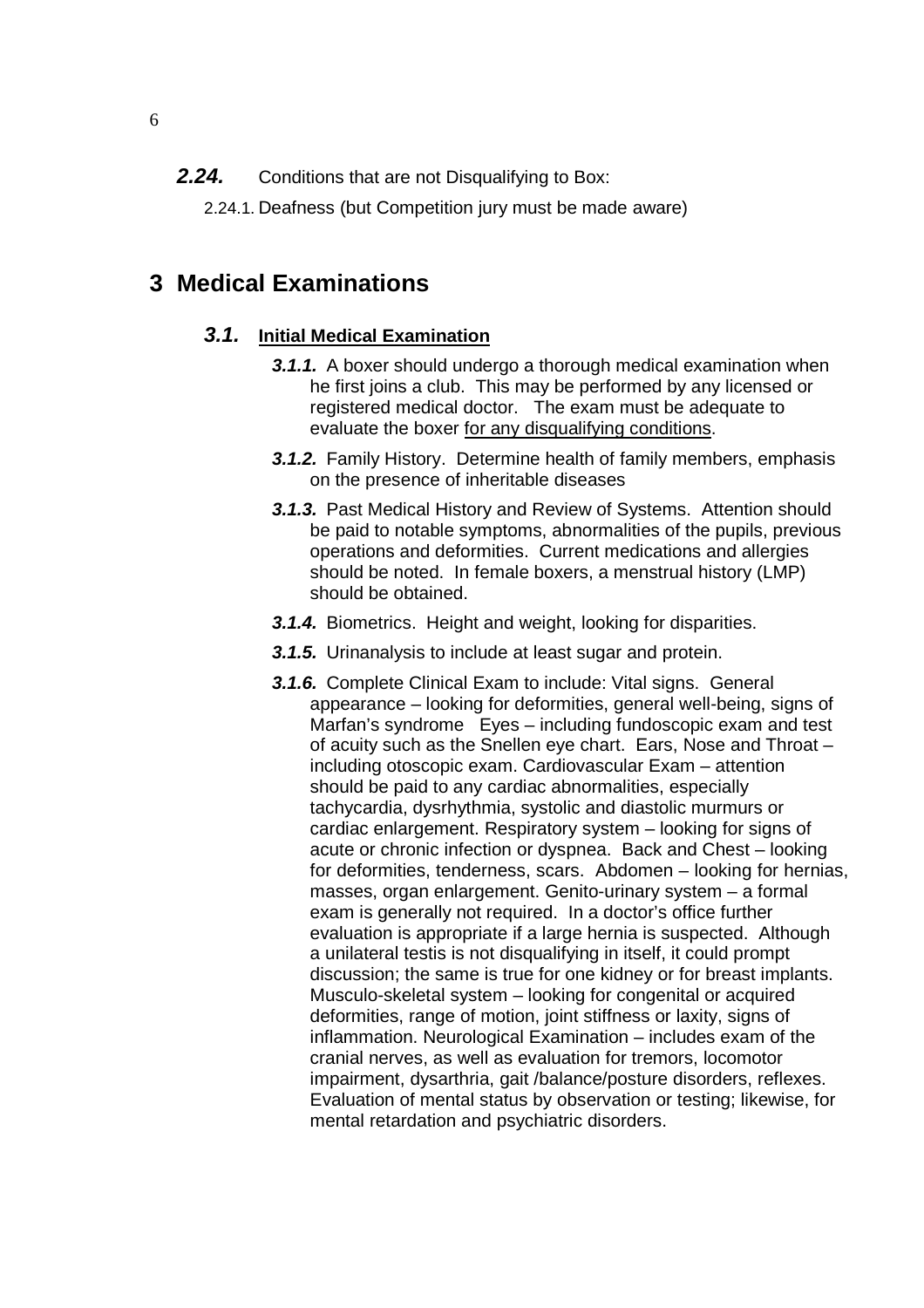- **3.1.7.** If the history or physical examination suggests the presence of a disqualifying condition or other problem that requires further evaluation for diagnosis, the doctor shall require the boxer to undergo the appropriate testing and/or referral. These could include, but are not limited to, blood work, ECG or stress ECG, X-Rays, CT, MRI, ophthalmologic referral, etc. The physical exam and any test results shall be recorded in the manner prescribed by each federation.
- **3.1.8.** We encourage the initial examining physician and examiners at pre-bout physicals to advise the boxer: to compete only when he is in good condition and has been training in order to reduce the risk of injuries; not to compete or train when ill. Always have injuries treated, always compete in a weight class which corresponds to his natural weight, since forced weight loss can damage the health and reduce physical performance. Always be honest with the doctor and to report any injuries, including head injuries sustained out of competition. Always abide by the rules and recommendations laid down to safeguard his health.

# **3.2. Annual Medical Examination**

- **3.2.1.** A medical examination should be conducted annually by a medical doctor.
- **3.2.2.** Update of the family history, past medical history, review of systems with special attention to any medical suspensions
- **3.2.3.** Up-date of medications and allergies
- **3.2.4.** Complete physical examination with vital signs
- **3.2.5.** Biometrics (height and weight)
- **3.2.6.** Neurological examination
- **3.2.7.** Indicated tests

### **3.3. Pre Bout Medical Examination prior to an AIBA Boxing Tournament**

- **3.3.1.** At the medical examination and weigh-in, the boxer shall produce the AIBA International Competition Record Book (the passbook) which contains the medical certificate.
- **3.3.2.** The initial Annual Examination and any annual up-dates, along with the determination of fitness to box, must be completed prior to appearing for the pre-bout exam. This is done by medical doctors.
- **3.3.3.** At a minimum, all changes from previous examinations should be recorded, as well as the determination of fitness to box.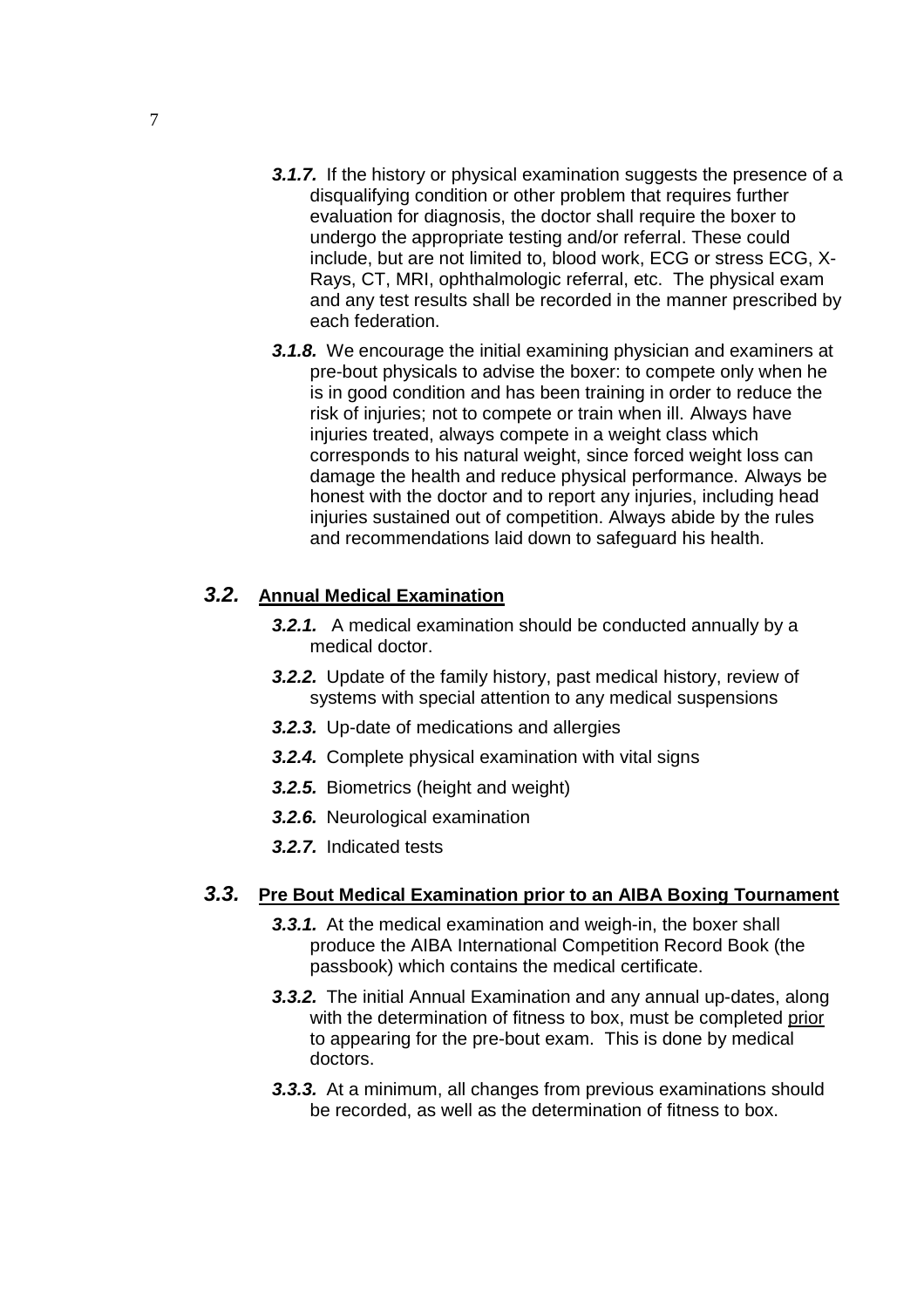- **3.3.4.** The boxing records must also accompany the boxer.
- **3.3.5.** The object of the pre-competition exam is to be sure the boxer is fully capable of boxing that day.
	- **3.3.5.1.** He should be questioned about any extraordinary head blows and be free of any post-concussion symptoms and have a normal neurological survey.
	- **3.3.5.2.** He should not be ill with a febrile illness.
	- **3.3.5.3.** Medications should be discussed with regard to potential doping violations.
- **3.3.6. Purpose:** The Pre Bout Exam is an opportunity to avoid injuries that would occur in competition if the Boxer is impaired. The exam can be accomplished in a few minutes.
- **3.3.7. Verbal Communication** may limit the examiner's ability to ask pertinent questions in international competitions when there is no common language. Use hand motions to mimic questions/ask for help.
- **3.3.8.** Ask about concussions, etc. when possible
	- **3.3.8.1.** The boxer's responses to these questions will verify orientation and level of conscious.

#### **3.3.9. Form of Pre-bout Exam**

- **3.3.9.1.** Inspection of the head, eyes, ears, nose and throat for injuries can also be performed with attention to cranial nerve function.
- **3.3.9.2.** Examination of the neck for motion and tenderness.
- **3.3.9.3.** Check symmetry and tone of paracervical, shoulder, biceps, triceps, forearm muscles, interosseous and grip muscles
- **3.3.9.4.** Check the cervical nerves and coordination.
- **3.3.9.5.** Examine the elbow, wrist and metacarpal joints. Have the boxer make a fist and palpate for possible metacarpal fractures or tendon injuries. Have him open the fist and recheck motion and for deformities.
- **3.3.9.6.** Do a heart and lung exam.
- **3.3.9.7.** Check for pain with rib compression.
- **3.3.9.8.** Perform the abdominal exam looking for organomegaly, masses or tenderness.
- **3.3.9.9.** A demonstration of heel and toe walking and tandem walking checks for lower extremity strength, balance and lumbar/sacral nerve function.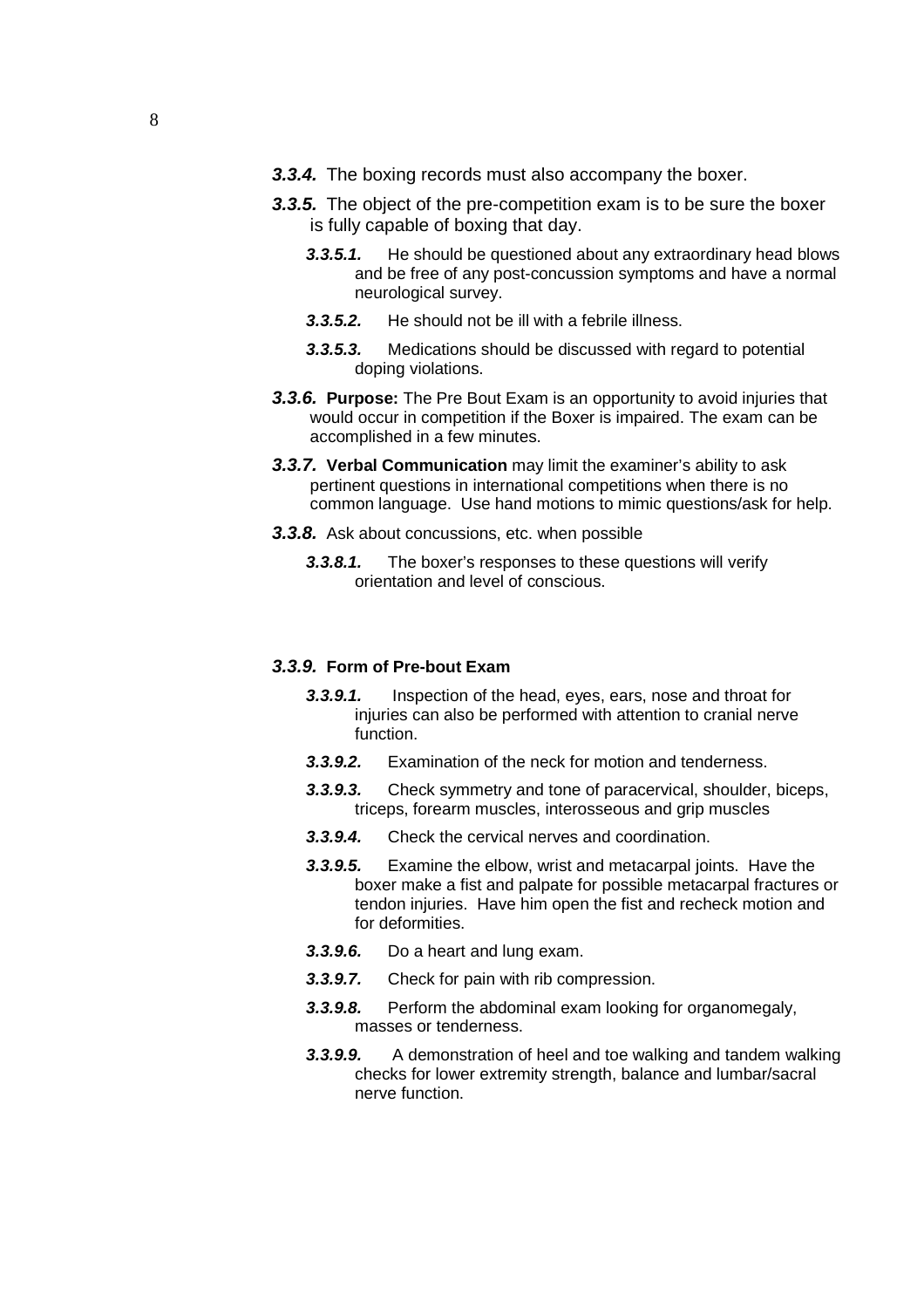**3.3.10.** Each physician can develop his own particular routine as long as it covers the same basic functions and can be done quickly and comfortably.

# **4 Responsibilities and Duties of the AIBA Medical Jury:**

# **4.1. Pre-Competition**

- **4.1.1.** It is the responsibility of the Chair of the AIBA Medical Jury to go over the plans for the medical aspects of the tournament with a representative of the Local Organizing Committee (LOC), preferably the Chief Medical Officer (CMO).
- **4.1.2.** The Medical Jury Chair checks the food plan for all tournament participants to ensure appropriate nutrition, choice of dishes, and labeling of food that is not Halal.
- **4.1.3.** The Medical Jury Chairman checks that the CMO (or LOC) has arrangements with a hospital to receive transported boxers.
- **4.1.4.** Boxers with head injuries should be transported to a facility with neurosurgery.
- **4.1.5.** The Medical Jury Chairman inspects the area designated for physical examinations:
	- **4.1.5.1.** adequate light for examinations
	- **4.1.5.2.** adequate in regards to comfortable temperature with sufficient tables and chairs for doctors and athletes to be examined; safe floor plan and sufficient waiting area for athletes to be examined
- **4.1.6.** The Medical Jury Chairman inspects the venue, including :
	- **4.1.6.1. Medical Equipment** Minimum available for ringside use shall include:
		- **4.1.6.1.1.** Stretcher
		- **4.1.6.1.2.** Oxygen
		- **4.1.6.1.3.** Cervical collar
	- **4.1.6.2. Treatment Room**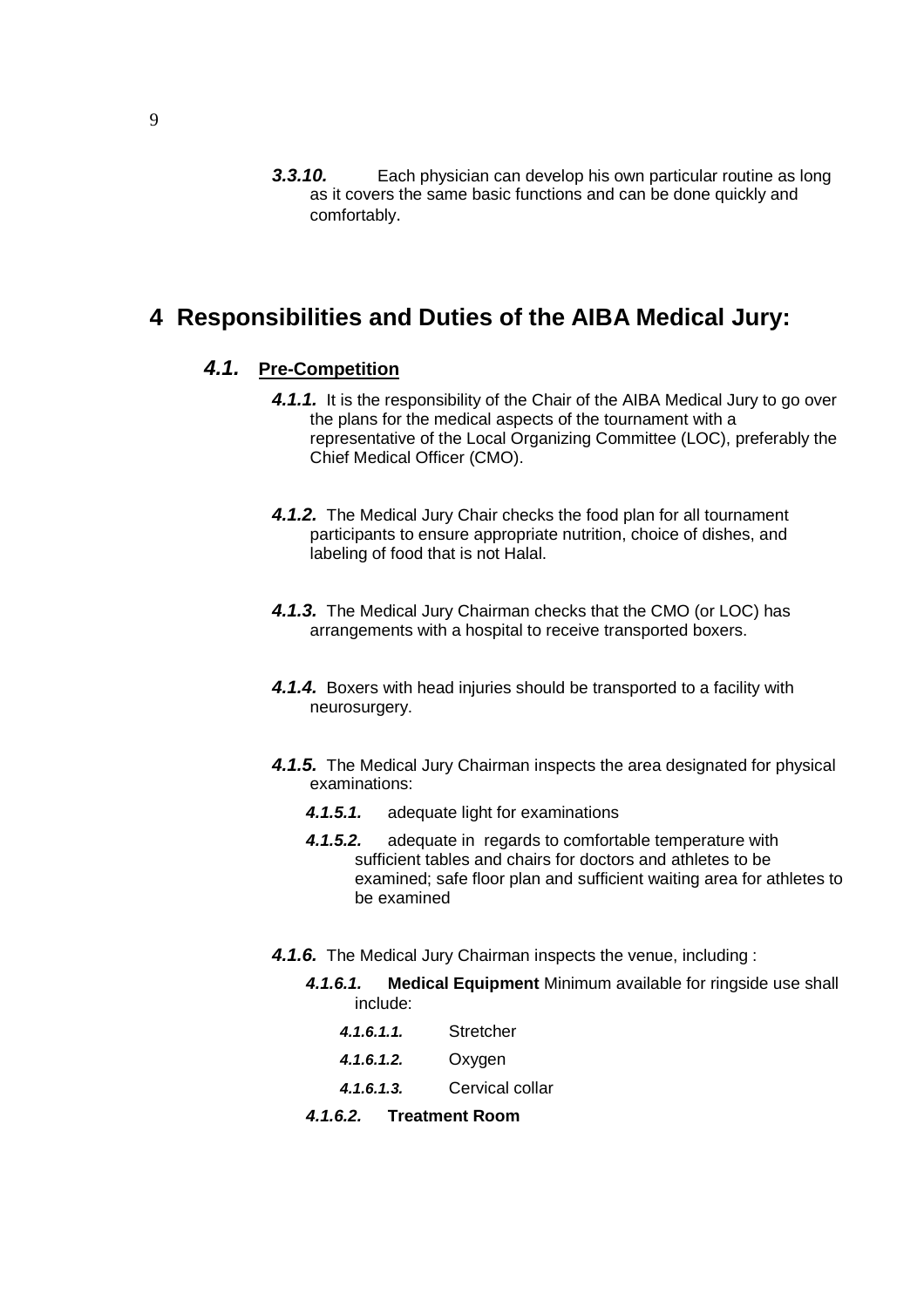- **4.1.6.2.1.** Sufficient area to examine and treat boxers who would not to be transported to a medical facility
- **4.1.6.2.2.** Examination table appropriate light to allow the physician to see and treat injuries
- **4.1.6.2.3.** Proper equipment and medication for any planned suturing or of the treatments to be administered on-site

#### **4.1.6.3. Planned Staffing – Number and Location**

- **4.1.6.3.1.** LOC Physician Staffing
- **4.1.6.3.2.** EMT's, Paramedics
- **4.1.6.3.3.** DCO

#### **4.1.6.4. The Evacuation Route to the Ambulance**

- **4.1.6.4.1.** No Elevators between Ring and Ambulance
- **4.1.6.4.2.** No Staircase between Ring and Ambulance
- **4.1.6.4.3.** No obstruction that would prevent stretcher, EMT's or Physician from moving Boxer to ambulance
- **4.1.6.4.4.** Security should be instructed to provide crowd control and secure the evacuation rout in case of emergency evacuation

#### **4.1.6.5. The planned placement of the Emergency Medical Support Personnel with respect to the FOP for the tournament**

- **4.1.6.5.1.** Lead EMT must have clear view of Ring so EMT Team can be summoned by hand signal in case of emergency evacuation.
- **4.1.6.5.2. Proper placement of the medical jury table** in the neutral corner next to the physician's table for emergency ring access
- **4.1.6.5.3. Availability** of gloves, gauze and penlights
- **4.1.7.** A Medical Commission doping control doctor, qualified in Doping Control, shall be present at the tests and shall observe that the specimens are properly taken and handled.
- **4.1.8.** The Medical Commission is responsible for enforcing the doping regulations at these championships
- **4.1.9.** The Doping Control Doctor inspects the areas assigned for doping control procedures:
	- **4.1.9.1.** The intake and registration area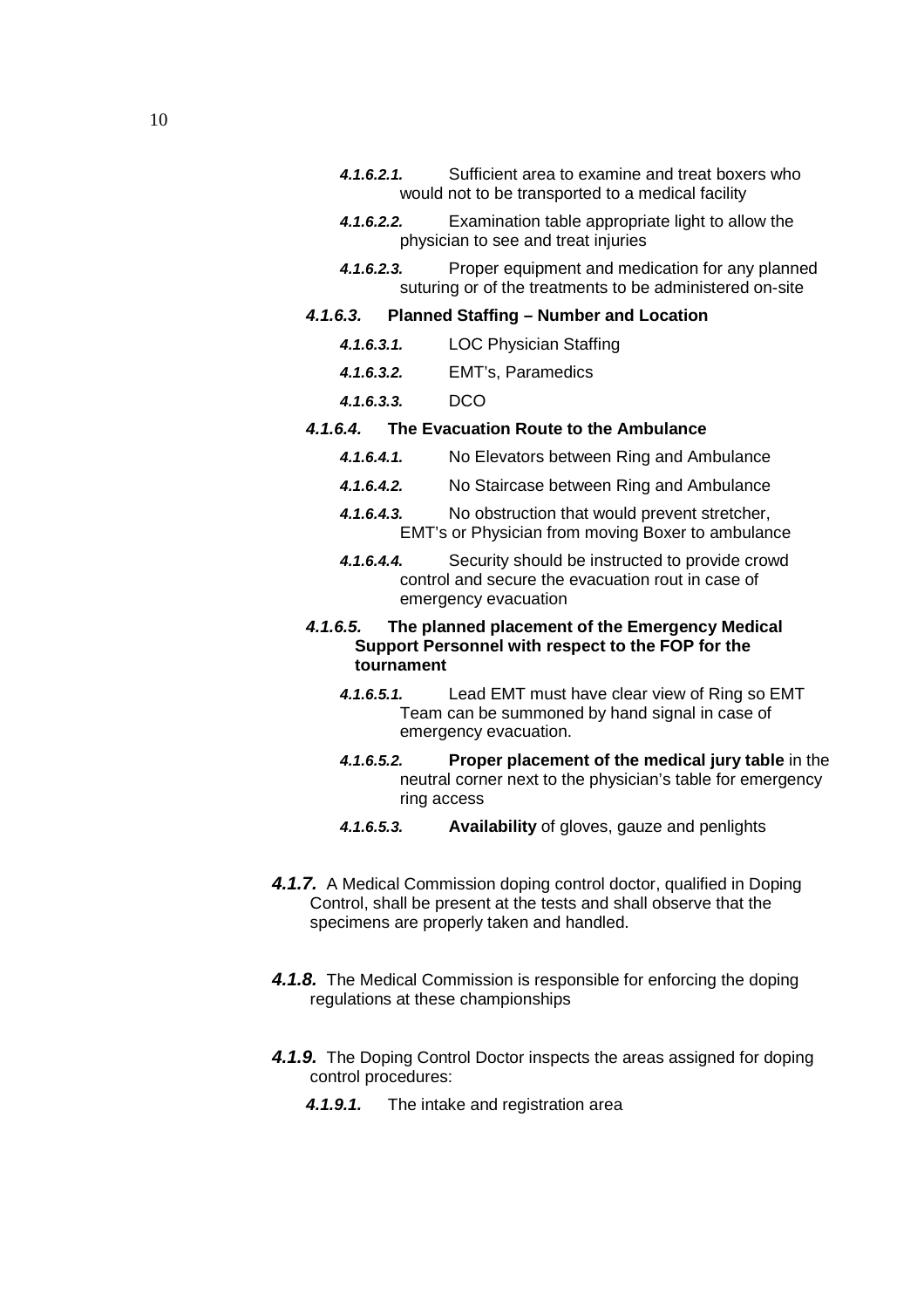- **4.1.9.2.** The area with doping control kits, sealed fluids for athlete consumption and refrigeration
- **4.1.9.3.** The private area where specimens are to be collected
- **4.1.9.4.** The **doping control area** must be capable of being locked

#### **4.1.10. Pre-Competition Physical Examinations**

- **4.1.10.1.** On the first day of physical examinations, a member of the medical jury or an experienced CMO will instruct assigned local and team physicians in the nature and content of the normal prebout physical examination.
- **4.1.10.2.** Local doctors and physicians traveling with their teams may assist with these physicals as assigned by the AIBA Jury.
- **4.1.10.3.** On the first day physical examinations, the chairman of the medical jury makes the schedule of team physicians, assigned local physicians, and medical jury member(s) to be present each subsequent day of the tournament depending upon the number of boxers to be examined
- **4.1.10.4.** The Chairman of the Medical Jury accommodates in the best manner possible requests of the technical delegate with respect to the appropriate physician to be present at the time of pre-bout physical examinations
- **4.1.10.5.** Members of the Medical Commission or physicians appointed by them shall be present at the initial medical examinations and the examinations that take place each morning at international competitions.
- **4.1.10.6.** The object of the pre-competition exam is to be sure the boxer is fully capable of boxing that day
- **4.1.10.7.** All changes from previous examinations should be recorded. The examining Physician recommends fitness to box in the Boxer's Passbook
- **4.1.10.8.** The Examining Physician will Sign each athlete's Passbook certifying that the athlete is fit to box
- **4.1.10.9.** Only the AIBA Medical Commission member in charge of the pre-competition physical examinations may declare a boxer unfit to box
- **4.1.10.10.** AIBA Medical Jury members may assist the medical officers from the individual countries and express their opinion on injuries the boxers have sustained in previous bouts. In such cases, the decision of the Medical Commission is final
- **4.1.10.11.** On the first day of physical examinations, the referees and Judges are also examined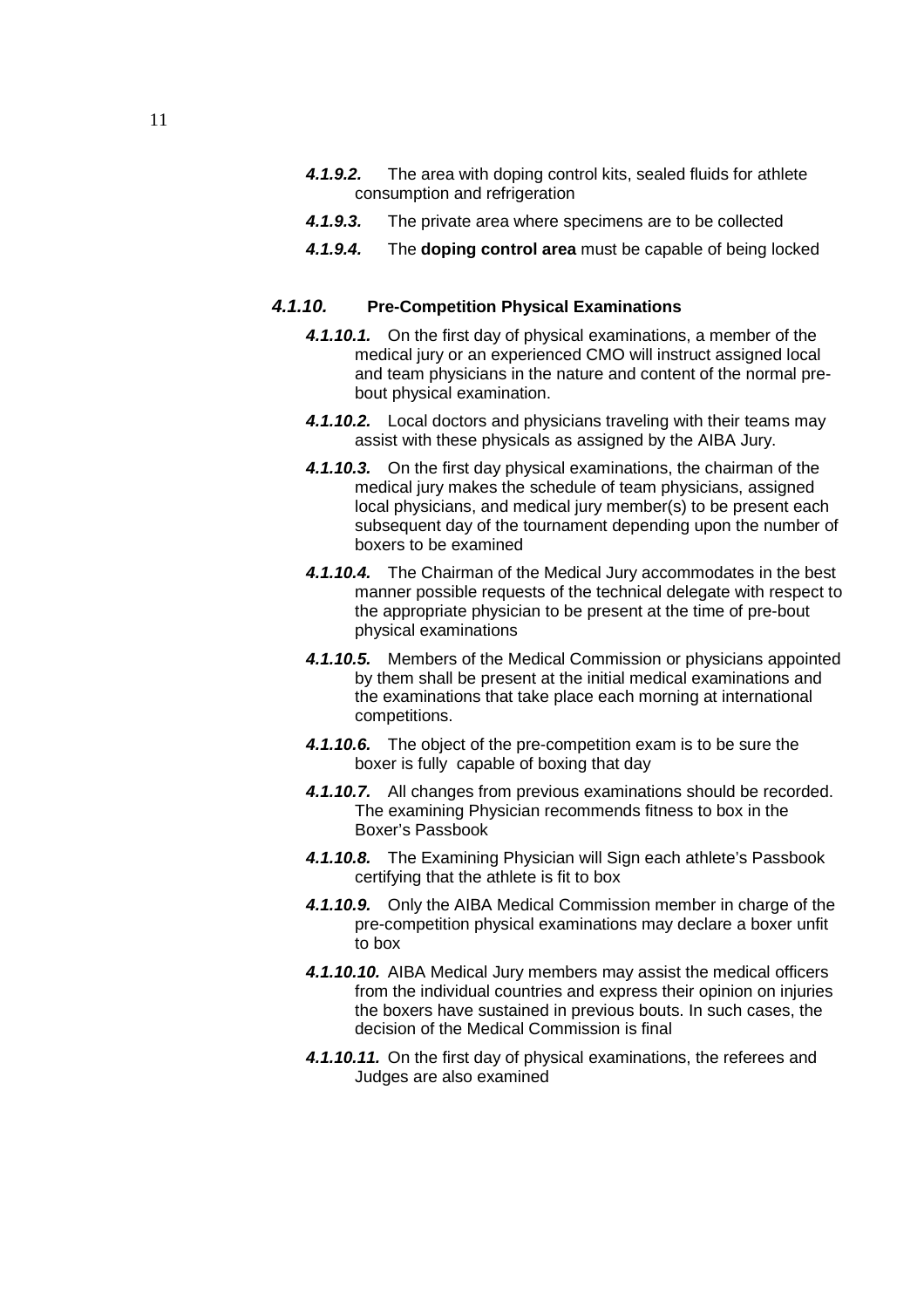- **4.1.10.12.** The AIBA Medical Jury Member examining each referee and judges will certify and the R/J's passbook that they are fit to officiate
- **4.1.10.13.** R/J's with disqualifying conditions as specified in the Medical Handbook will be reported to the technical delegate as unfit to serve at the tournament and the reason for disqualification clearly stated
- **4.1.10.14.** Once a boxer has been declared unfit, the boxer with his passbook is taken to the responsible International Technical Official (ITO) for disqualification.
- **4.1.10.15.** AIBA Medical Commission members present, acting as a team physicians, may direct morning Physical Examinations but may not serve on the Medical Jury at ringside or in any other Jury capacity, unless specially credentialed to do so
- **4.1.10.16.** The Chairman of the Medical Jury should meet with the paramedic team prior to the start of the first bout to be certain of that placement on the field of play and establish what signal would be given when they are needed to come to evacuate a boxer. He advises the referee on whether a boxer is medically fit to continue in competition

### **4.2. The Day of Competition**

**4.2.1.** The Medical jury provides an initial evaluation of injured boxers.

- **4.2.2.** The Medical Jury administers first aid if a boxer sustains a serious injury or loses consciousness until the boxer can be turned over to the medical treatment team provided by the organizer.
- **4.2.3.** Suggested items for medical jury members:
	- **4.2.3.1.** Penlight
	- **4.2.3.2.** gauze
	- **4.2.3.3.** clean disposable gloves
	- **4.2.3.4.** Other items that may be useful
		- **4.2.3.4.1.** Airway **4.2.3.4.2.** Sanitizer **4.2.3.4.3.** blood pressure cuff **4.2.3.4.4.** stethoscope **4.2.3.4.5.** tongue depressors
		- **4.2.3.4.6.** adhesive tape
		- **4.2.3.4.7.** ophthalmoscope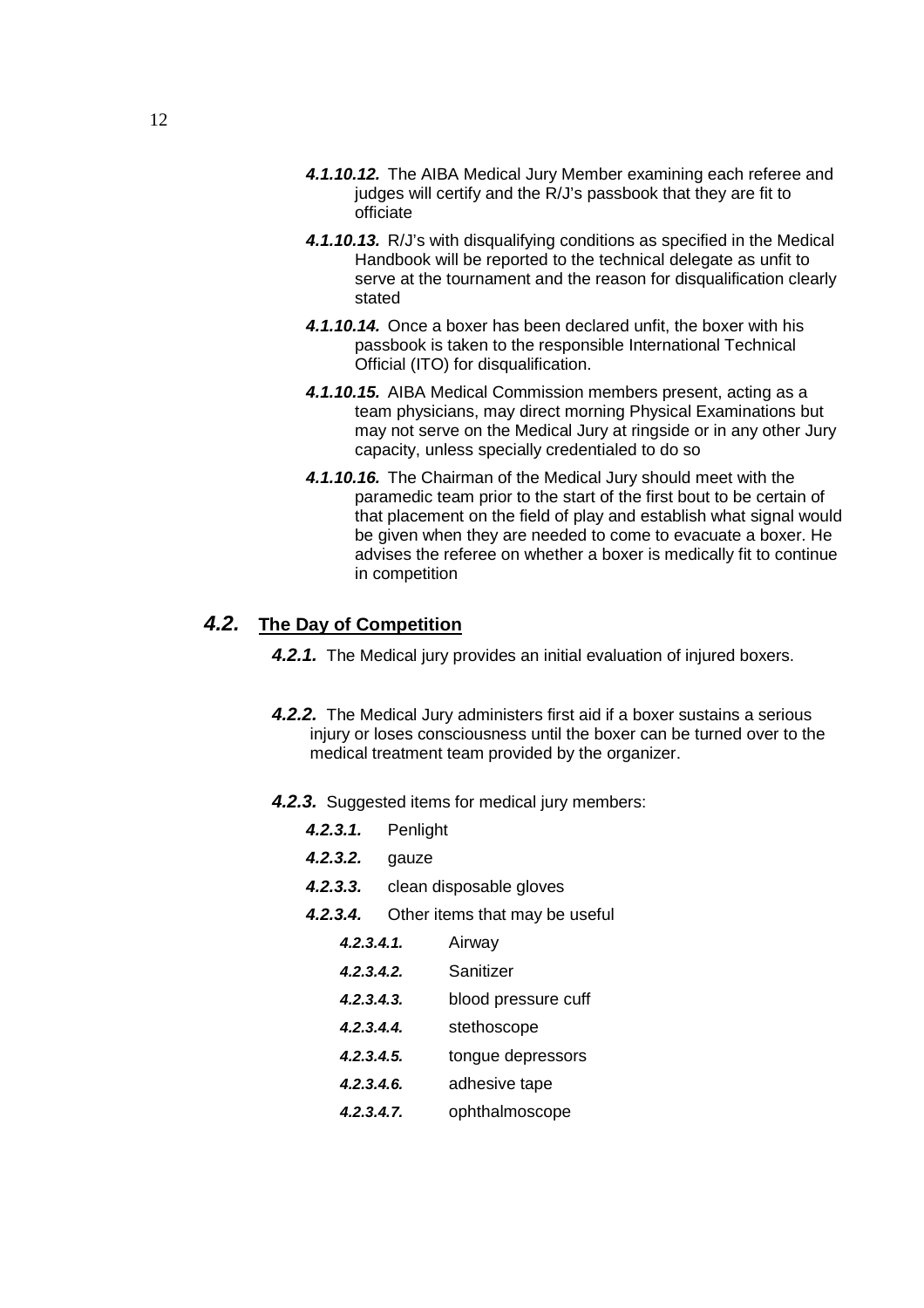#### **4.2.3.4.8.** otoscope

#### **4.2.4. Guidelines for entering the ring**

- **4.2.4.1.** The physician will enter the ring when the referee requests the physician's evaluation of and/or aid for a dropped boxer or serious injury.
- **4.2.4.2.** The Physician should enter the ring for a seriously injured "down boxer"
- **4.2.4.3.** Only the chief physician and referee will be the in the ring with the injured boxer unless the chief physician requests assistance from another member of the medical jury or medical personnel
- **4.2.4.4.** The physician may, at his own discretion, between rounds indicate to the referee or Competition Jury that he wants to examine a boxer.
	- **4.2.4.4.1.** The referee or competition Jury will then signal "stop" at the beginning of the next round and the boxer will be escorted to ringside for the physician's evaluation.
	- **4.2.4.4.2.** If there is a risk of physical injury, he shall notify the Competition Jury to terminate the bout. This decision shall take precedence over all other considerations.
	- **4.2.4.4.3.** Advice for the physician entering the ring:
	- **4.2.4.4.4.** Enter quickly, but calmly and with authority. Remember, everyone else in the ring is not sophisticated medically and tends to become overly excited.
	- **4.2.4.4.5.** When entering the ring, take clean gauze pads and a penlight
- **4.2.4.5.** Corner personnel and other persons not allowed in the ring
	- **4.2.4.5.1.** Do not permit the boxer's corner personnel to dictate your evaluation, management or the time you take.
- **4.2.4.6.** For "down boxers":
	- **4.2.4.6.1.** Make sure the boxer has an adequate airway. **4.2.4.6.2.** Remove the mouthpiece. **4.2.4.6.3.** Exercise cervical precautions. **4.2.4.6.4.** Assess breathing.
	- **4.2.4.6.5.** Watch for vomiting or aspiration.
	- **4.2.4.6.6.** Keep the boxer down until fully reactive, then permit him to sit up.
	- **4.2.4.6.7.** When stable the boxer may be escorted to the corner with assistance.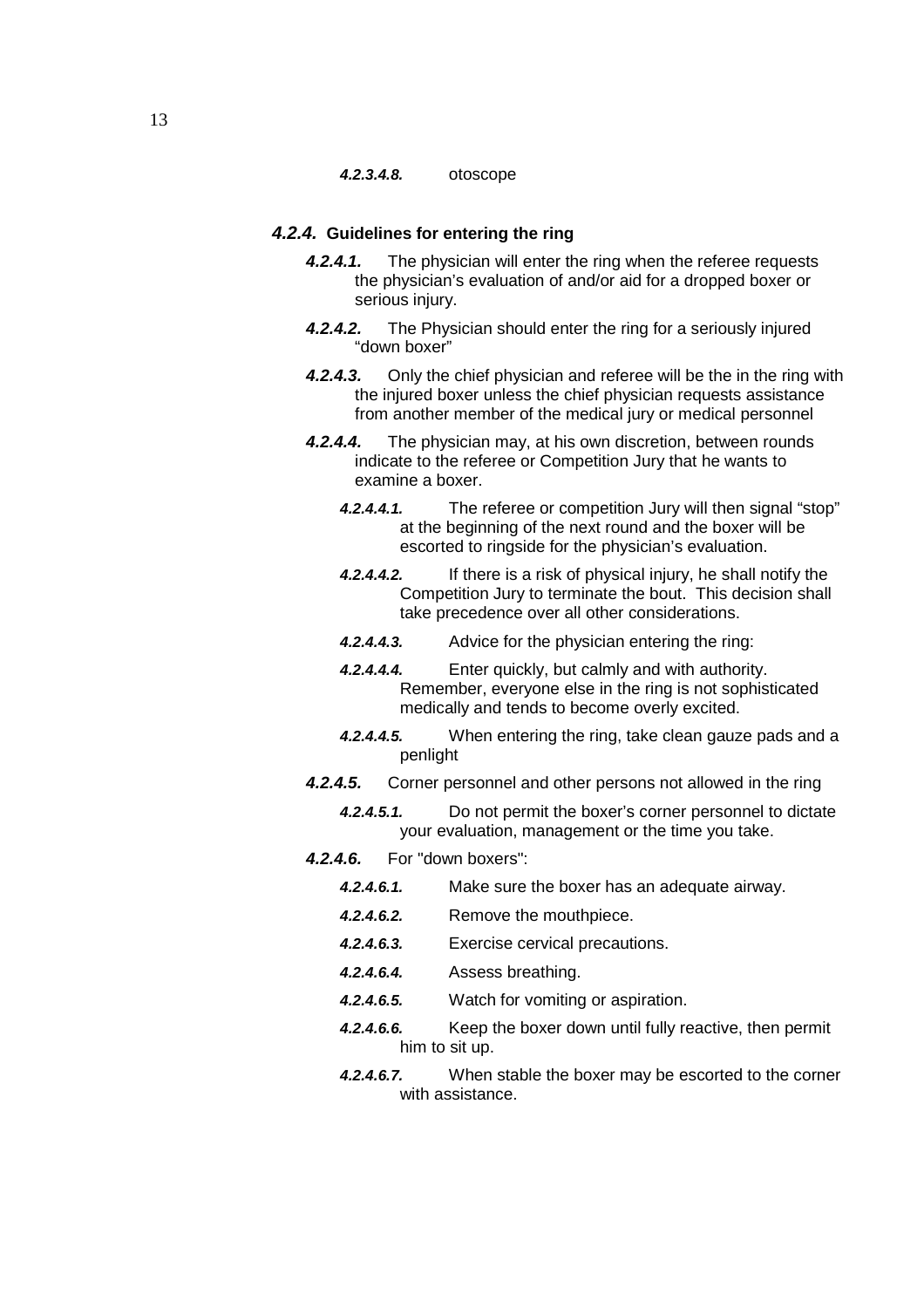#### **4.2.5. The medical jury should communicate with local medical team to assure appropriate post bout follow-up for injuries noted at ringside**

- **4.2.5.1.** If a boxer receives excessive blows to the head or laceration or other significant injury observed by the medical jury during a bout, a member of the medical jury briefly communicate the nature of the injury to the CMO or assigned local physician to be sure appropriate post bout examination will be carried out and appropriate treatment given
- **4.2.5.2.** The chief medical officer or medical team of the local organizer must examine the boxer after a period of unconsciousness or other serious injury.
- **4.2.5.3.** Anti-doping. The DCO is in charge anti-doping.
- **4.2.5.4.** The Doping Control Doctor is observes all testing procedures and insists that no violation of WADA procedure and protocol are violated while testing the athletes.
- **4.2.5.5.** The Doping Control Doctor makes records of any breach of Wada protocol or procedure which occurs during the tournament.
- **4.2.5.6.** The Doping Control Doctor signs the DCO/Doping forms as a witness.
- **4.2.5.7.** The Doping Control Doctor will be prepared to testify on behalf of AIBA should any subsequent legal challenge to adverse findings occur
	- **4.2.5.7.1.** if procedure and protocol were properly carried out the Doctor will defend AIBA in support appropriate penalties imposed.
	- **4.2.5.7.2.** if procedure and protocol were violated during the anti-doping testing, the Doctor will protect the rights of the athlete tested.
- **4.2.5.8.** Either the Doping Control Doctor or the chairman of the medical jury will request the Technical Delegate to provide transportation for the Doping Control Doctor to return to the hotel when the last test finished. This is necessary as the Doping Control Doctor will often be present in the arena many hours after the and competition and it may be almost impossible to get transport to the hotel otherwise

#### **4.2.6. Members of the Medical Jury**

- **4.2.6.1.** Members of the Medical Jury are present to Facilitate Smooth Function of the Medical Aspects of AIBA Tournaments.
- **4.2.6.2.** The Chairman of the AIBA Medical Jury will designate members of the medical jury to assist him in performing the tasks for which the chairman is responsible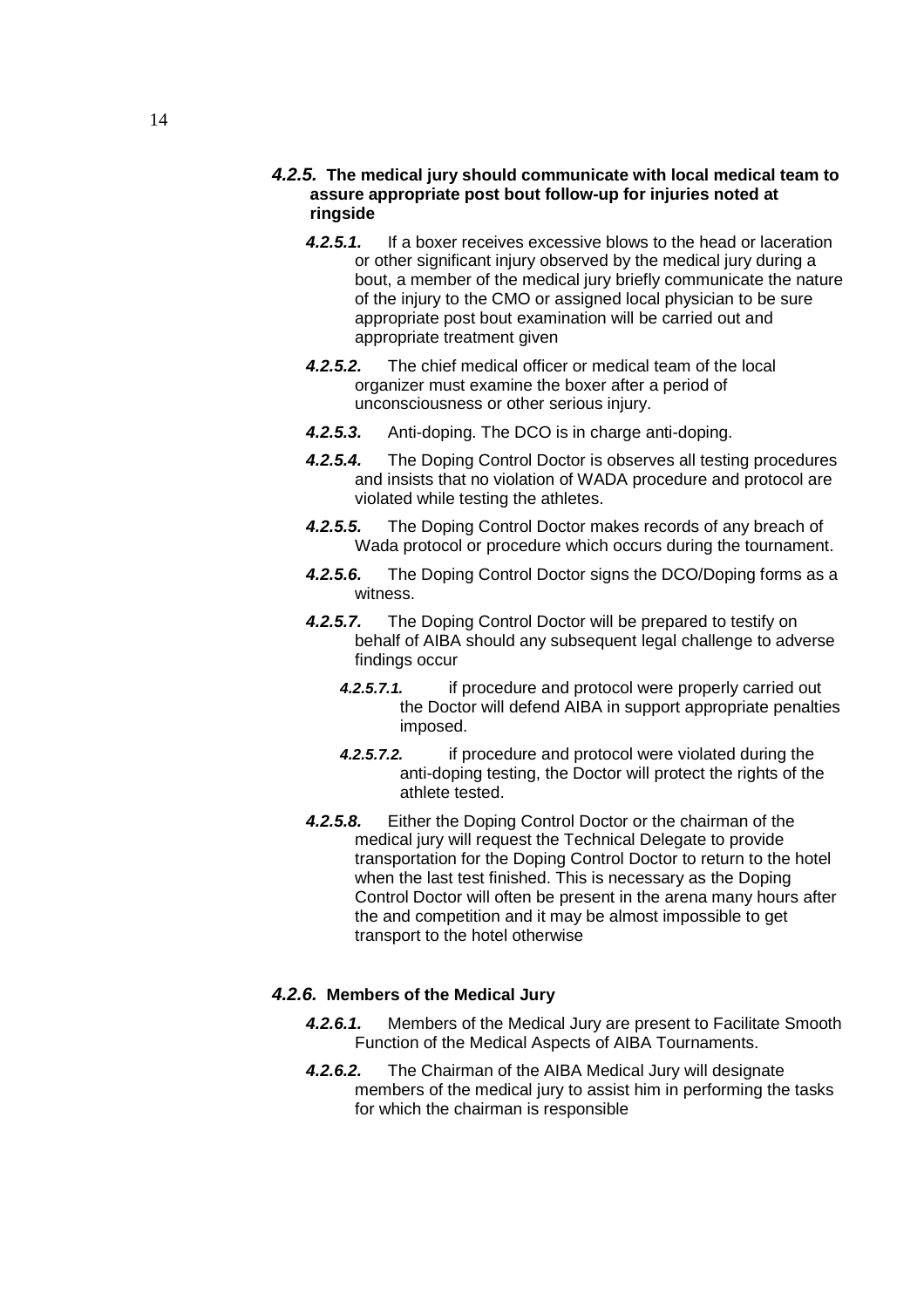- **4.2.6.3.** Members of the Medical Jury will keep Chairman of the Medical Jury informed of all significant medical events. The Chairman of the Medical Jury will have the responsibility to inform the Technical Delegate, Executive Director AIBA, or the President of AIBA of such events according to their seriousness or importance.
- **4.2.6.4.** The Medical Jury will be asked to care for sick or injured members of the AIBA family attending sanctioned tournaments.
- **4.2.6.5.** The Chairman of the Medical Jury more than the members can expect to be called upon at night if and ITO. R/J, or member of the AIBA Office Staff has a medical problem.
- **4.2.6.6.** Members of the Medical Jury often carry a few basic medications for pain, sleep, diarrhea, constipation, and several antibiotics for such situations.
- **4.2.6.7.** If a member of the AIBA family requires hospitalization, the member of the medical jury (usually the chairman) will try to facilitate transport to the hospital and arrange for visits to check the hospitalized AIBA family member.

# **4.3. Post Competition**

- **4.3.1.** The Medical Jury checks with the CMO or local physician team that post bout examinations were properly conducted
- **4.3.2.** The Chairman of Medical Jury checks with the chief medical officer or assigned local physician team for the health status of injured boxers
- **4.3.3.** The Chairman of Medical Jury requests the CMO or assigned local physician team to provide him with the list of all injuries discovered on post bout examination
	- **4.3.3.1.** The list of injured boxers will include name, weight, country, nature of injury, any treatment administered, any follow-up recommendations
- **4.3.4.** The Medical Jury checks transportation, physical exam and competition times for the next day
- **4.3.5.** The Chairman of the Medical Jury reviews the medical statistics of the day and prepares for the next day
- **4.3.6.** The Chairman of the Medical Jury will at the end of the tournament provide a "Medical Report on the Competition" to the Chairman of the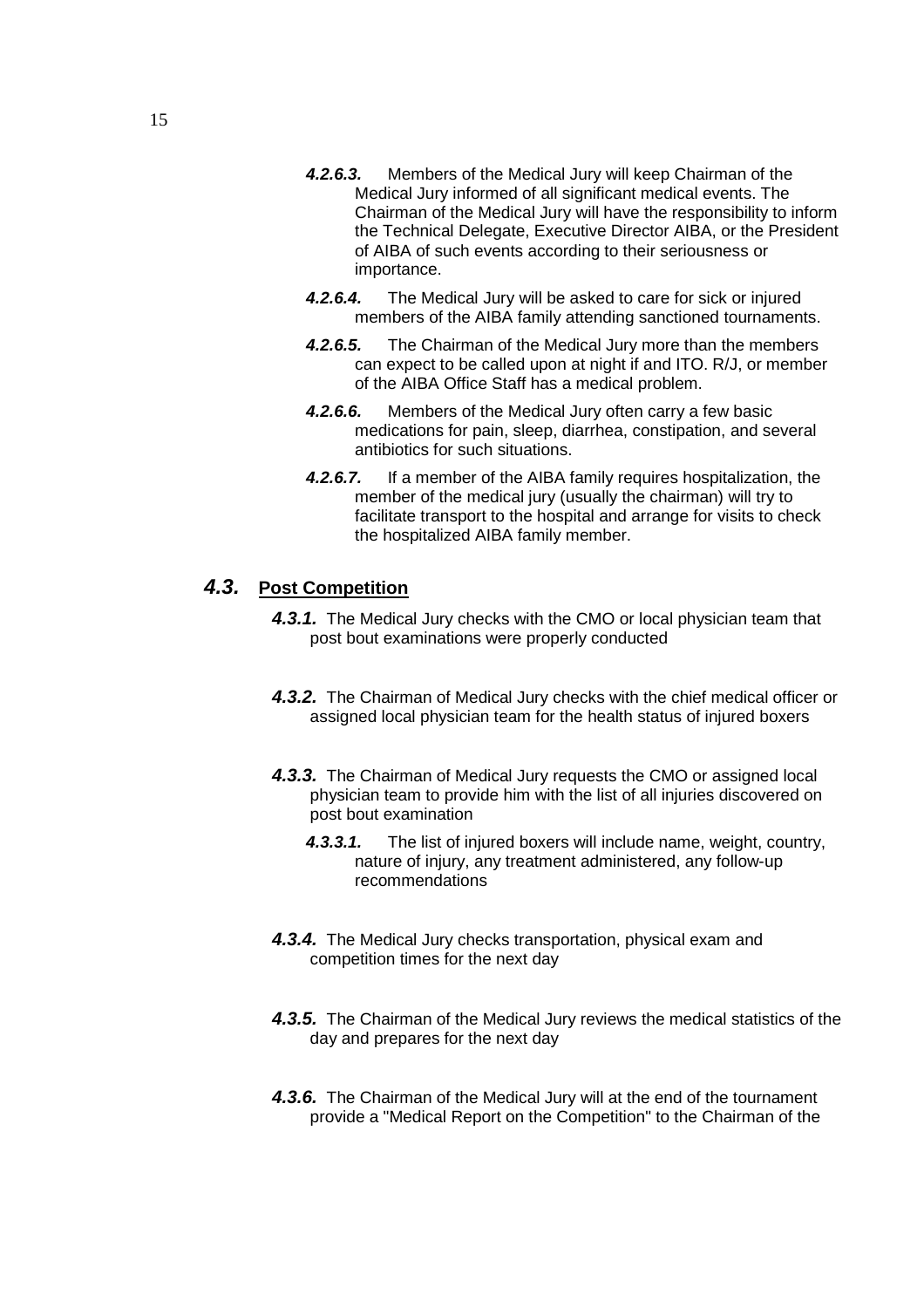Medical Commission, the Vice Chairman of the Medical Commission, the Secretary the Medical Commission, and the Executive Director of AIBA. It is usually a courtesy to send a copy to all Commission Members.

- **4.3.7.** The Post competition report will contain the name, place, number of days, number of boxers, means of transportation provided, quality of the food, any sanitary concerns, any concerns with respect to housing, any unusual occurrences or risks to athletes involved, all statistical data collected during the competition in tabulated form (recommended use of standard Excel program) and recommendations with respect to safety, tournament conditions, or medical concern.
- **4.3.8.** The Doping Control Doctor will submit a Doping Control Report on each tournament to the AIBA office, to the Chairperson of Anti-Doping and maintain a copy for his records
- **4.3.9.** The Doping Control Doctor will be prepared to testify on behalf of AIBA as requested by AIBA's legal counsel should any legal challenge to adverse analytical findings occur

# **4.4. Conclusion**

- **4.4.1.** All Members of the AIBA Medical Jury must be members of the AIBA Medical Commission
- **4.4.2.** In urgent circumstances the technical delegate in consultation with the chairman of the medical jury may appoint nonmembers the AIBA Medical Commission to serve as members of the medical jury.
- **4.4.3.** In such circumstances a member of a Confederation Medical Commission or the most experienced available ringside physician will be sought out to serve as medical jury
- **4.4.4.** The Chairman of the Medical Jury routinely makes work assignments, schedules and locations for the members of the Medical Jury
- **4.4.5.** The Chairman of the Medical Jury will delegate tasks to the members of the Medical Jury to facilitate smooth running of each tournament

# **5 Tips for the Individual Ringside Physician**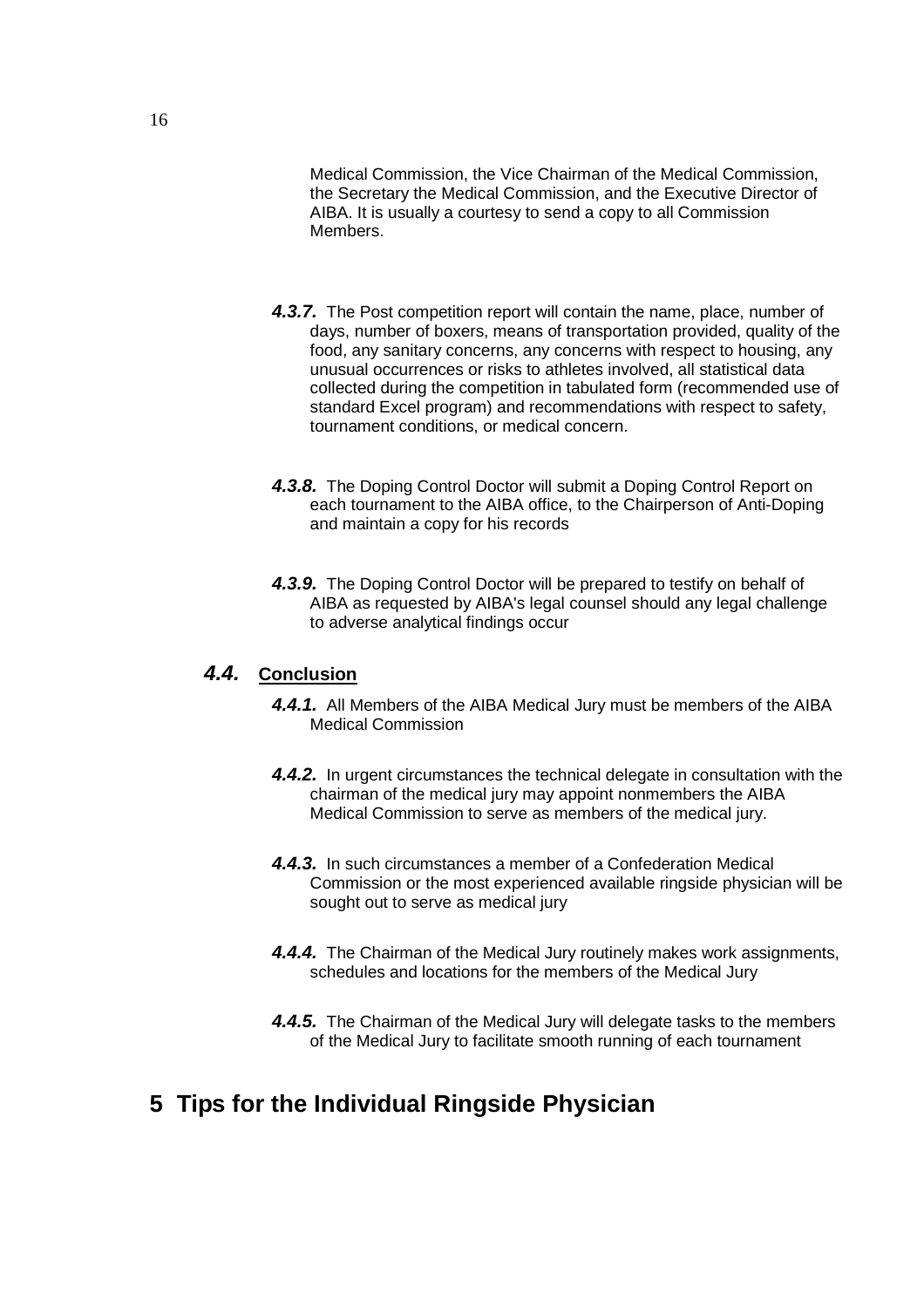- **5.1.** When entering the ring, take clean gauze pads and a penlight, but have airways, emergency medical technical support and resuscitation equipment readily available
- **5.2.** The assigned physician must examine the boxer after a period of unconsciousness or other serious injury. Therefore, facilities should be available for continued, close observation under the direct supervision of the appropriate physician.

#### **5.3. The "Down Boxer" regaining Consciousness**

- **5.3.1.** Make sure the boxer has an adequate airway. Remove the mouthpiece.
- **5.3.2.** Watch for vomiting or aspiration.
- **5.3.3.** Insist that the boxer lie down until fully reactive. Then permit him to sit up
- **5.3.4.** When stable he may be escorted to the corner with assistance.
- **5.3.5.** When recovery permits, follow the steps mentioned elsewhere in this section to evaluate the boxer's neurological status. In this instance, the neurological evaluation is done to establish a baseline for further reference because the boxer will require observation.
- **5.3.6.** If rapid recovery is not as expected, expedite transfer via stretcher and ambulance to the prearranged referral hospital.
- **5.3.7.** If the injury is serious, the Medical Jury will suggest an LOC Physician will accompany the athlete in the ambulance
- **5.3.8.** If recovery progresses satisfactorily, without evidence to suspect a progressive intracranial process, the boxer is released to the care of his coach, family or other responsible adults. This individual should be given Head Injury instructions as much as language permits. For national federations a printed "Head Sheet" and Follow-Up Form is appropriate. See Appendix lV for an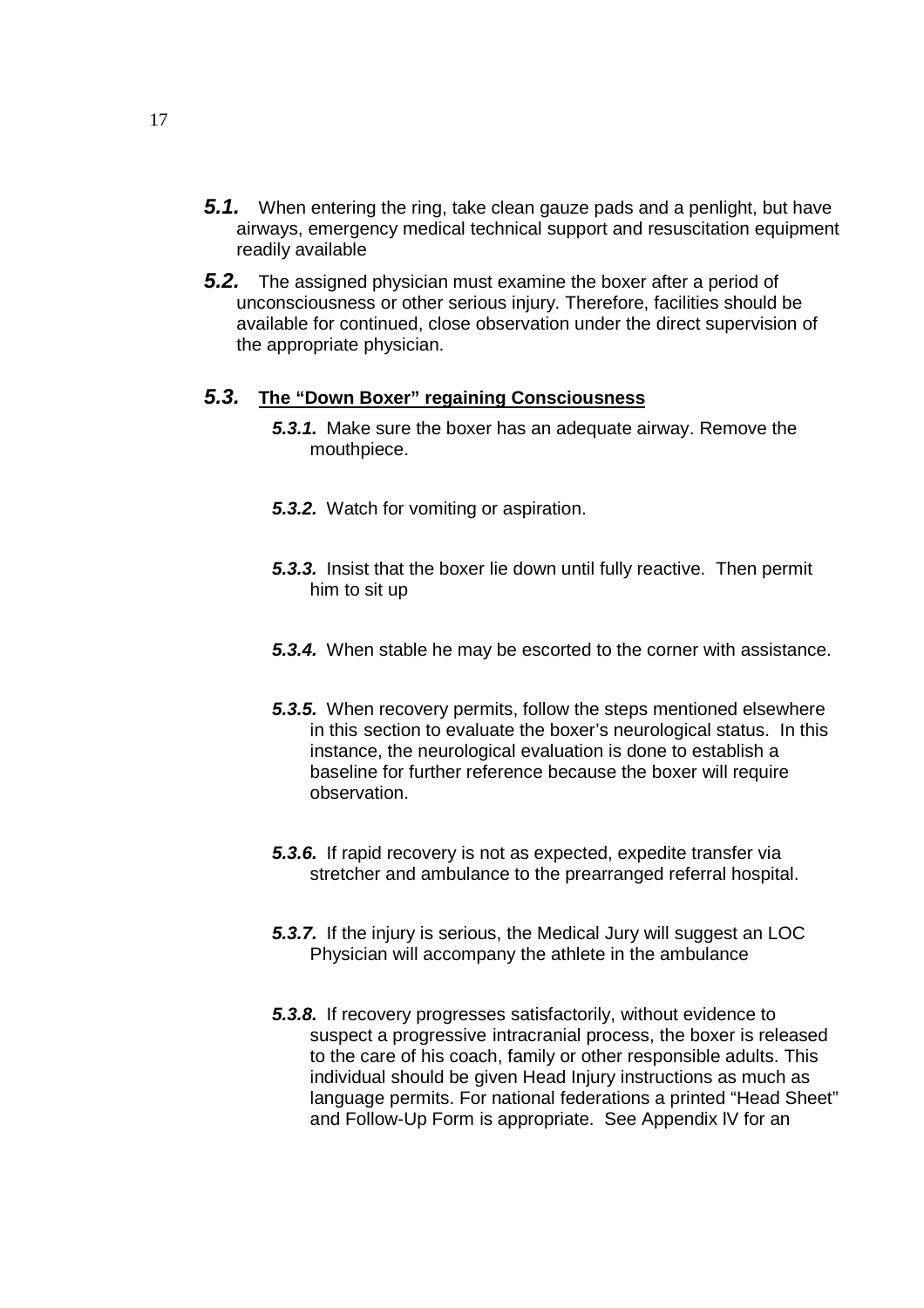example. Additional pertinent information should be provided to facilitate continued observation and to assure proper follow-up care.

### **5.4. How to handle cuts at ringside**

- **5.4.1.** Since the advent of the headguard, few cuts are seen. Nonetheless, the physician must be prepared to handle cuts at ringside. The basic principle of handling cuts around the eye is that, if a cut causes enough bleeding to impair vision, the bout should be stopped. Most cuts will NOT require that the bout be stopped.
- **5.4.2.** Occasionally a cut will be in an area where deep structures may be injured. In boxing, as these are blunt injuries and not sharp injuries, it is still unusual to have to stop a bout unless these lacerations are quite deep and severe. However, the following lacerations should be evaluated with this in mind.
	- **5.4.2.1.** Generally most cuts, with the following exceptions, do not impair vision or damage underlying structures:
		- **5.4.2.1.1.** Cuts over the supraorbital nerve or the supratrochlear nerve, if they are deep enough, may damage the nerve.
		- **5.4.2.1.2.** Cuts medially over the larcrimal duct area may extend into the nasal lachrymal duct.
		- **5.4.2.1.3.** Cuts over the infraorbital nerve, if deep enough, could damage the nerve.
		- **5.4.2.1.4.** Cuts on the eyelid itself could damage the tarsal plate or the globe itself may have been injured.
		- **5.4.2.1.5.** Vertical cuts through the vermillion border of the lip should stop the bout because of the potential for further tearing of the lip from subsequent trauma.
		- **5.4.2.1.6.** Cuts around or on the bridge of the nose must be carefully checked for evidence of a compound nasal fracture. If no fracture is present, the bout may be allowed to continue.
		- **5.4.2.1.7.** The fairly common cuts on the lateral aspect of the eyebrow may usually be allowed to continue even when quite long.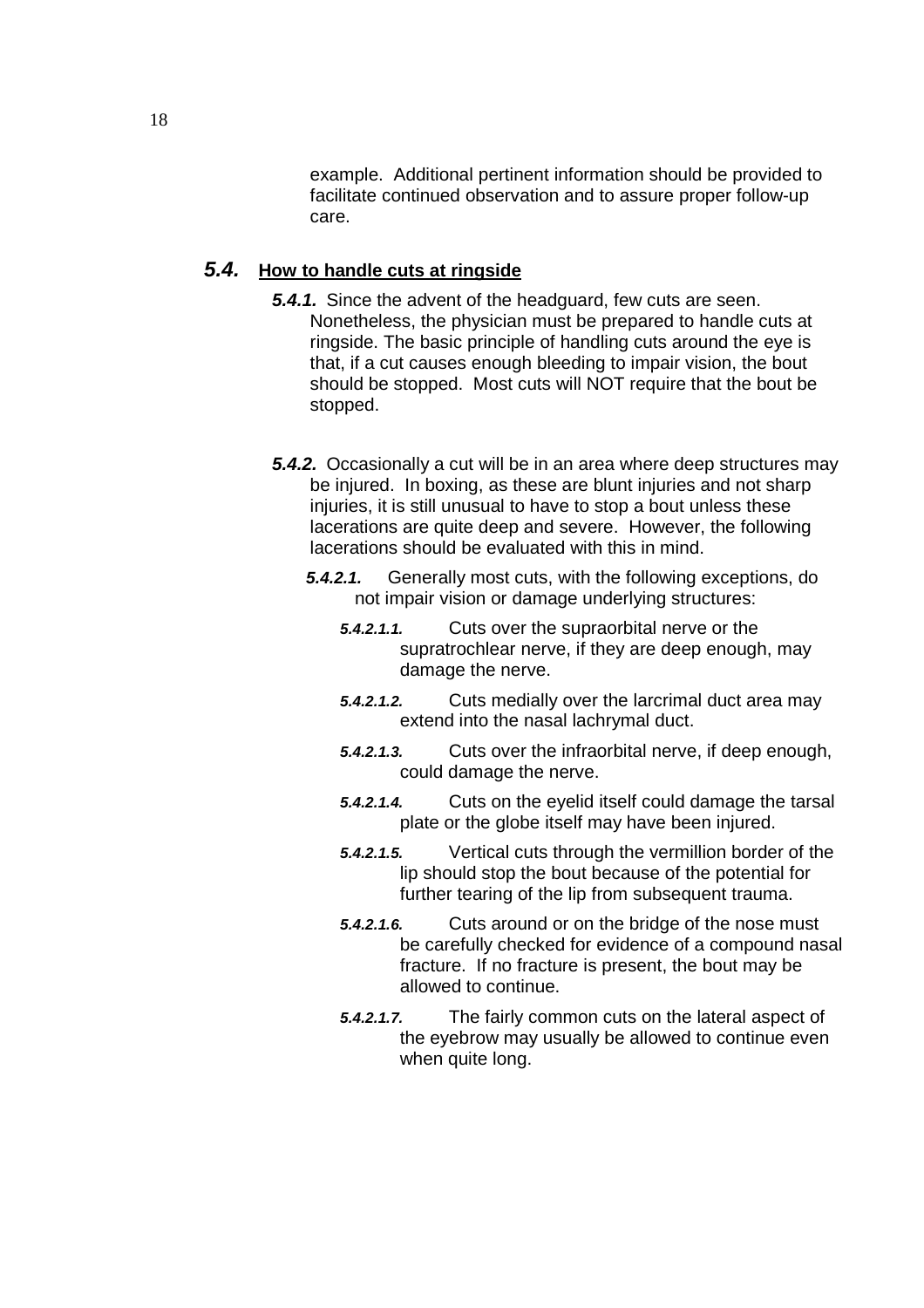- **5.4.3.** Consideration should be given to stopping the bout for cuts in the above specified areas.
- **5.4.4.** No dressing of cuts is allowed except for collodion, skin glue or steri-strips. Subcuticular closure of certain cuts with a covering of collodion may allow boxers to continue in a tournament. If they choose this approach, they should be made aware that there is a risk that the wound may re-open during the bout and need further repair.
- **5.4.5.** See Appendix lV for illustration.

#### **5.5. How to handle nosebleeds**

- **5.5.1.** The initial evaluation should determine the presence of a fracture. Gentle handling of a nose bleed is necessary so as not to further aggravate or compound a fracture.
- **5.5.2.** If no fracture is felt, the physician must then evaluate the character of the bleeding (i.e. venous vs. brisk arterial gushing). Bouts are stopped for arterial bleeding (rare in this location).
- **5.5.3.** Determination of posterior bleeding should also be done by tongue depression and pen light observation. If there are clots in the posterior pharynx or the boxer is spitting clots, the bout should be stopped.
- **5.5.4.** Massive venous bleeding may be cause to stop a bout
- **5.5.5.** Nosebleeds should stop bouts for medical reasons. Most nosebleeds will stop on their own or with external pressure. A messy nosebleed is not necessarily a serious nosebleed.

### **5.6. Evaluation of Concussion in the ring**

- **5.6.1.** A boxer temporarily stunned or knocked down and unconscious is a stricken boxer and a medical emergency. This indicates that a concussion has occurred.
	- **5.6.1.1.** A concussion is a temporarily altered state of motor hypotonus, helplessness and disturbed consciousness.
	- **5.6.1.2.** This includes any one or more of the following: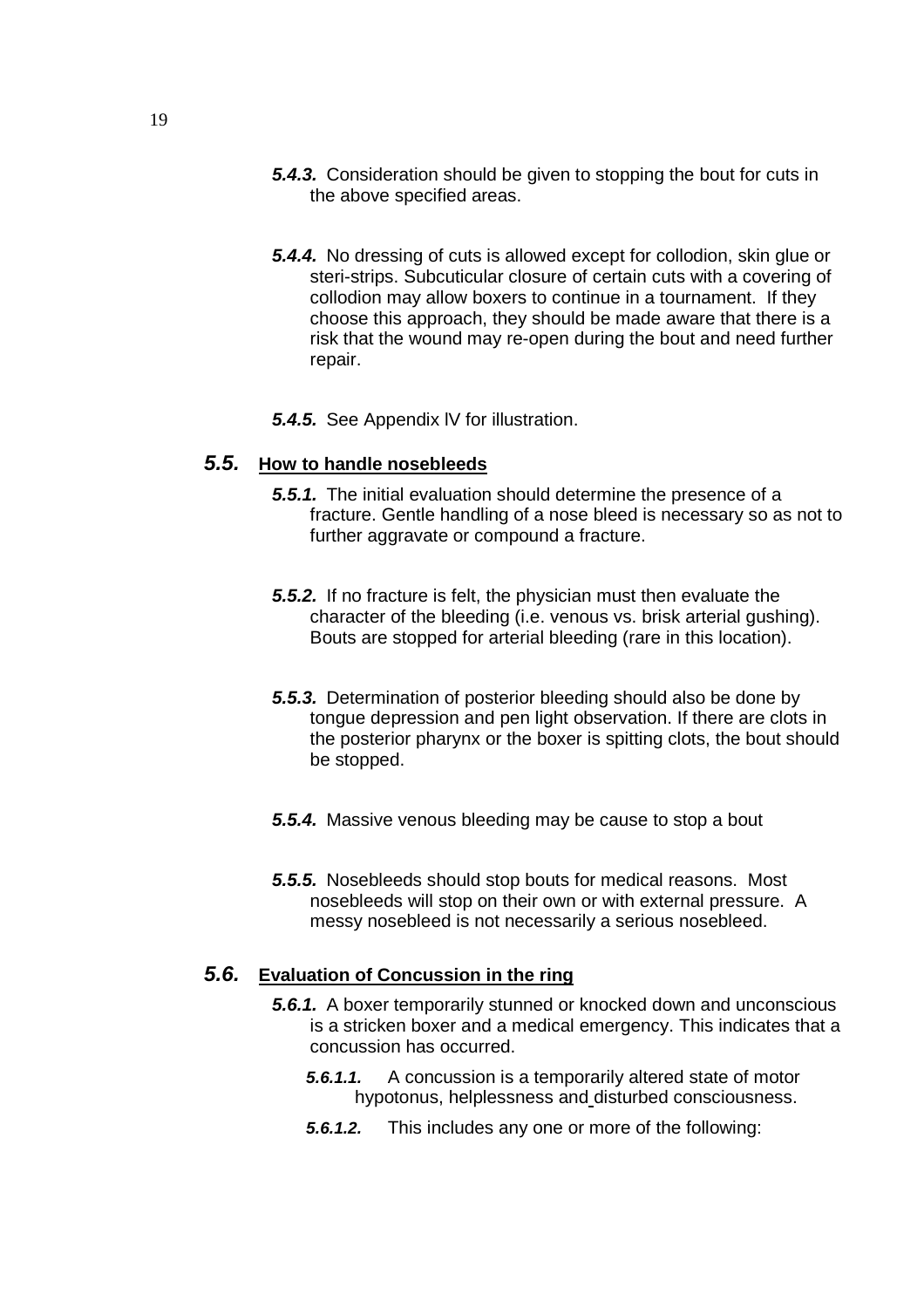- o Disorientation
- o Memory deficit antegrade and retrograde amnesia
- o Altered or slow speech
- o Difficulty processing new information
- o Impaired motor function slow, uncoordinated
- **5.6.1.3.** The following questions are helpful for evaluating the mental status of a boxer whose ability to protect himself is questioned (i.e. in the corner or when brought to ringside by referee):
	- o What is your name?
	- o Where are you?
	- o What day and year is it?
	- o What is your opponent's name? What round is it?
	- o Ask the boxer to repeat four numbers, i.e. 7-3-8-2 after 5 minutes.
	- o Note speech altered, slow or repetitive?
- **5.6.1.4.** Observe the eyes
- o Pupils equal, reactive?
- o Is there spontaneous nystagmus? The presence of spontaneous horizontal nystagmus indicates that the boxer is very vulnerable and should definitely not be permitted to continue.
- o Look for facial weakness, hemiparesis or other focal signs.
- **5.6.2.** The match should be stopped for any of the following. If the boxer:
	- o Was clearly stunned
	- o Was unconscious
	- o Fails to answer the questions correctly
	- o Fails to perform the motor tests
	- o Shows any abnormal focal signs
- **5.6.3.** Much appraisal is subjective, but the conscientious application of these guidelines will produce decisions that minimize injury and protect the injured boxer.

### **5.7. How to handle the unconscious boxer**

**5.7.1.** A boxer knocked down and unconscious is considered a stricken boxer and emergency attention by the ringside physician is mandatory.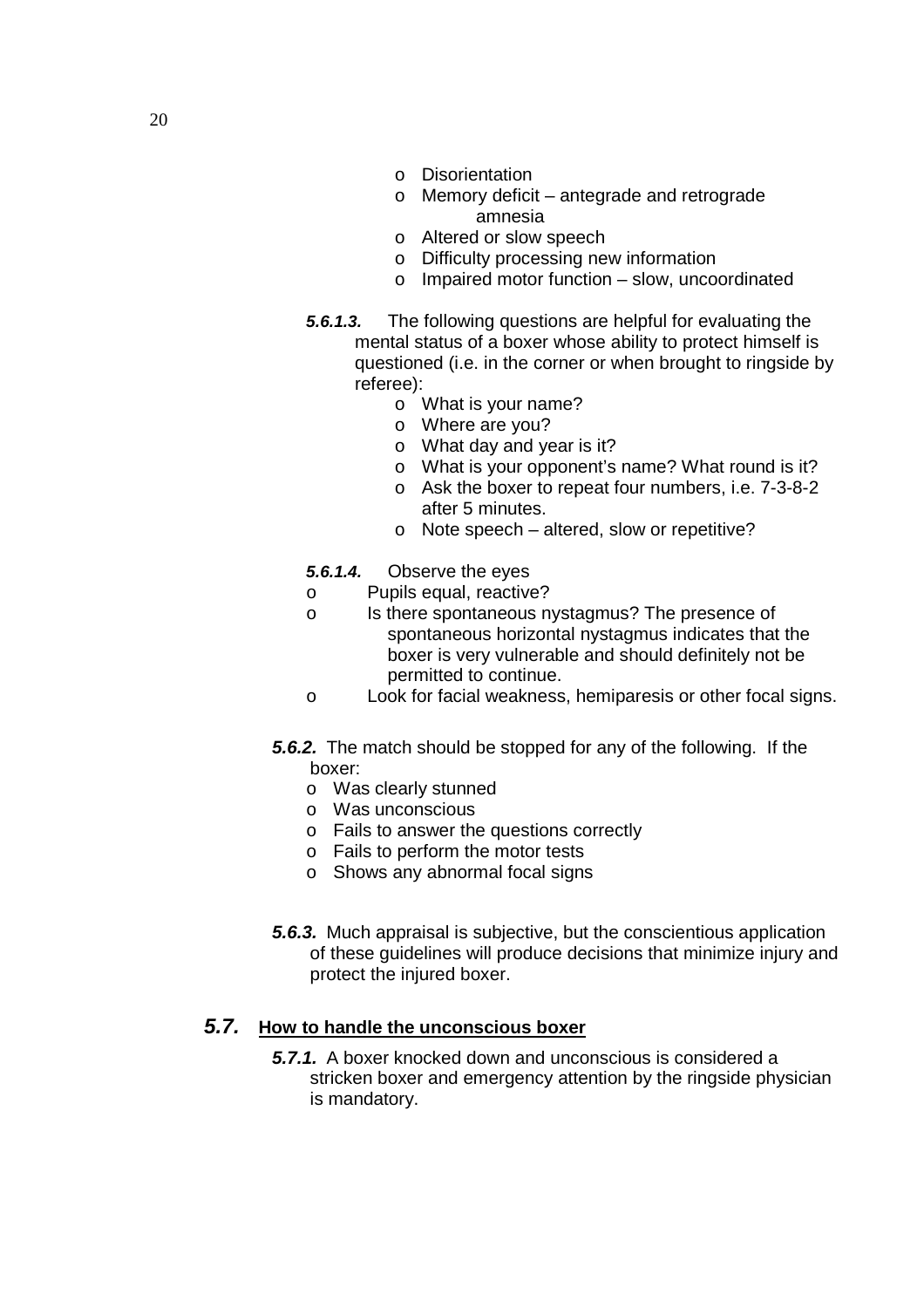- **5.7.1.1.** The referee should immediately signal the doctor to enter the ring. A cervical (neck) fracture must always be a consideration in the initial evaluation. The physician needs to promptly secure the airway and check for signs of hand and foot movement that will indicate an intact spinal cord. If the boxer fails to regain consciousness, make full use of supplemental oxygen, even if respiration seems adequate. Increasing oxygen concentration to the brain may prevent further injury. Continue airway management. With the help of the EMT service, immobilize the neck in a cervical collar and place the boxer on a stretcher. The boxer should then be removed expeditiously from the ring and transferred via ambulance to the designated hospital in full emergency mode.
- **5.7.1.2.** If the boxer regains consciousness and demonstrates full use of his extremities, he may be allowed to sit up. Don't allow him to stand immediately. When satisfied that he has full use of his extremities, assist him in standing and move to the corner where he should sit down on the stool until fully capable of being assisted from the ring. Make sure he does not attempt to engage the ropes or maneuver down the ringside stairs unassisted. On returning to the locker room or designated examination area, the physician should perform a thorough medical examination to determine the need and nature of further medical observation and/or hospitalization.
- **5.7.1.3.** If the boxer regains consciousness, but does not have full use of his extremities, with the help of the EMT service, he should be placed very carefully in a cervical collar, removed from the ring on a stretcher and transported to the designated hospital.
- **5.7.1.4.** Remember an unconscious boxer is an emergency of the first magnitude.

# **5.8. The Post-Bout Examination**

**5.8.1.** Each boxer must be examined after the bout. Ideally there should be an examination area some distance away from the ring on the way to the locker room where the boxer can be stopped and briefly examined for mental status, head, neck or extremity injury. This can be done rapidly by asking questions as to mental orientation and status while a quick survey of head, face, neck and upper extremities is made.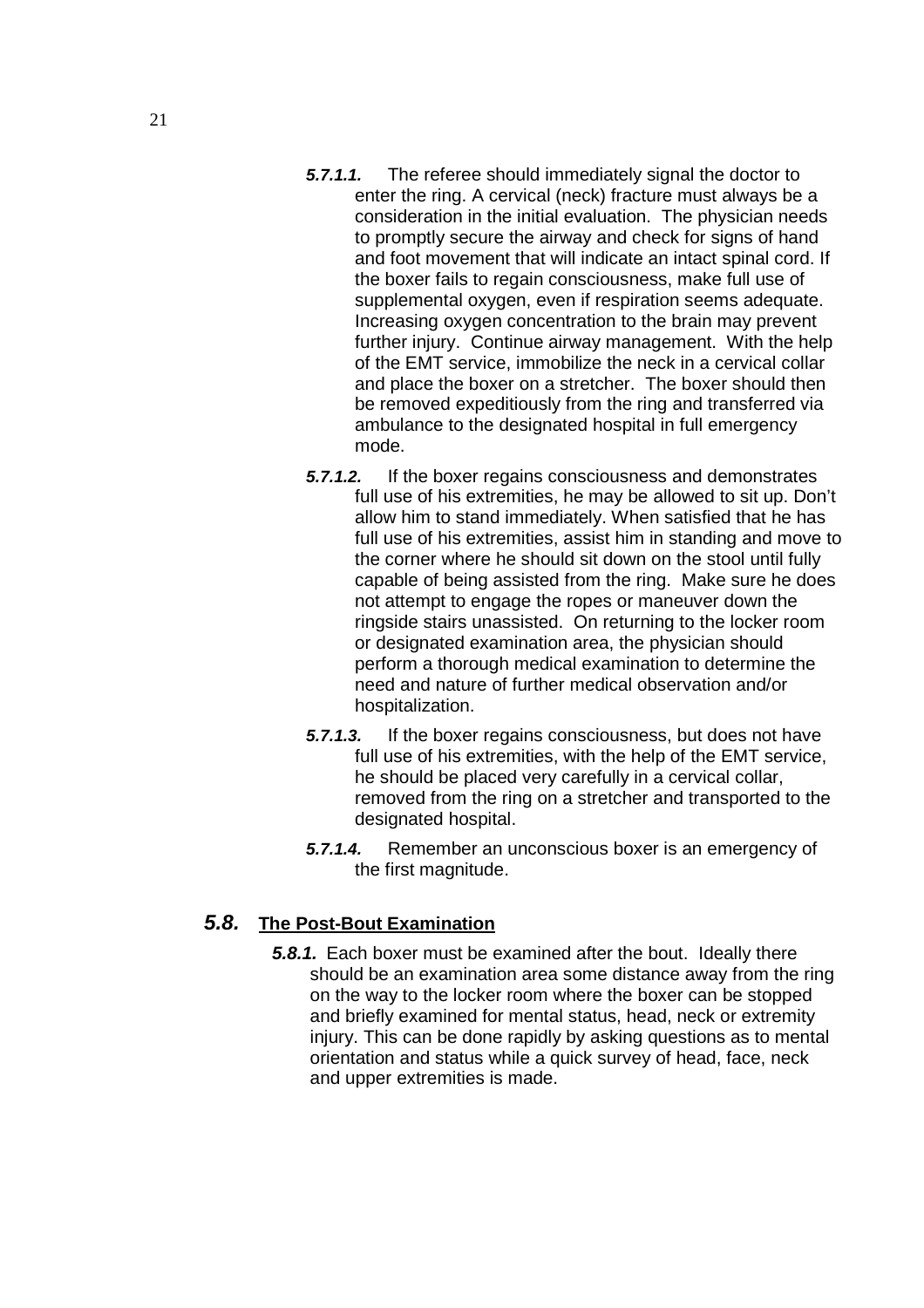- **5.8.2.** A focused exam is performed of any area suspected of possible injury that may have been noted during the bout.
- **5.8.3.** Under current rules, Post bout exams are not done on the field of play. For this reason, the Local Organizing Committee supplies CMO or a team of Physicians to do Post Bout Exams off the field of play. A list is made of all boxers---name, weight, country, injuries. A copy of this list is given to the Chairman of the Medical Jury who records all injuries
- **5.8.4.** In the rare circumstance when there are no physicians to help and there are two physicians at ringside, one should be designated to do the exams while the other remains at ringside. The task may be alternated at Chairman's discretion.
	- **5.8.4.1.** If only one physician is at ringside, he must do the exams expeditiously and return to ringside as soon as possible so that the boxing may resume.
- **5.8.5.** In Non-AIBA Tournaments often it is more convenient to do the post-bout evaluations at the ringside. This is acceptable if there are no objections from the Competition Jury.
	- **5.8.5.1.** In this case each of the two doctors may see one of the boxers, making the process faster.
	- **5.8.5.2.** If a boxer is going to require further evaluation, go to a separate area or, to the locker room, if there is no other designated site.
	- **5.8.5.3.** Always the boxer's safety is the primary concern.

# **6 Minimal Suspension Periods after Knockout and RSCH**

### **6.1. Single occurrence of knockout or RSCH (Referee Stops Contest– Head)**

**6.1.1. No Loss of Consciousness**: If a boxer suffers a knockout with as a result of blows to the head or if the bout is stopped by the referee because the boxer has received heavy blows to the head, then the boxer may not take part in boxing or sparring for a period of at least 30 days afterward.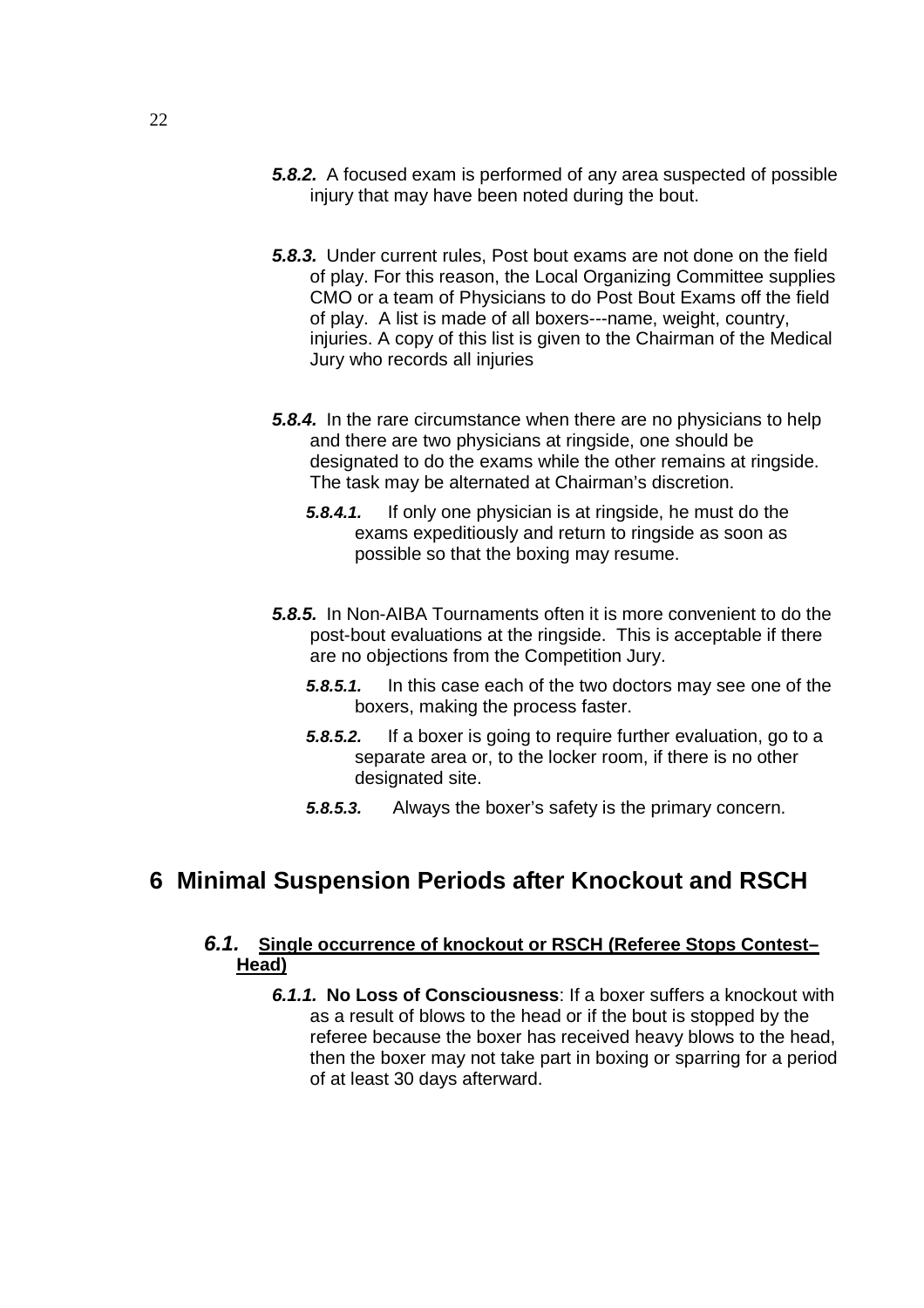- **6.1.2. Loss of consciousness less than one Minute**: the boxer may not take part in boxing or sparring for a period of at least 90 days afterward.
- **6.1.3. Loss of consciousness more than one Minute**: the boxer may not take part in boxing or sparring for a period of at least 180 days afterward

# **6.2. Double occurrence of knockout or RSCH**

**6.2.1.** If during a period of 90 days after a boxer's suspension for KO, the boxer is knocked out a second time by the referee due to the boxer having received heavy blows to the head then the boxer may not take part in boxing or sparring for a period of 90 days after the second occurrence. If the first Suspension was 90 days, the repeat suspension will be 180 days. If the first suspension was 180 days, the new suspension will be 365 days.

# **6.3. Triple occurrence of knockout or RSCH**

**6.3.1.** If during a period of 365 days the boxer suffers a third knockout from head blows, then he may not take part in boxing or sparring for a period of 365 days after the third occurrence. Any combination of knockouts or RSCHs that equal three under these circumstances qualifies for the 365 day suspension.

# **6.4. Other**

- **6.4.1.** Any boxer who loses a difficult bout as a result of many blows to the head or who is knocked down in several successive competitions may be barred from taking part in boxing or sparring for a period of 30 days after the last contest on the advice of the Medical Jury.
- **6.4.2.** All these protective regulations apply when the knockout or severe head trauma occurs in training or in any other activity (sports, auto accidents, etc.).

# **6.5. Medical certification after the end of the suspension period**

**6.5.1.** Before a boxer is allowed to fight after the aforementioned periods have elapsed, he must be passed as fit by his physician or a neurologist, if possible after a specialist examination has been conducted and computerized tomography or MRI of the brain has been carried out.

# **7 Boxing Injuries**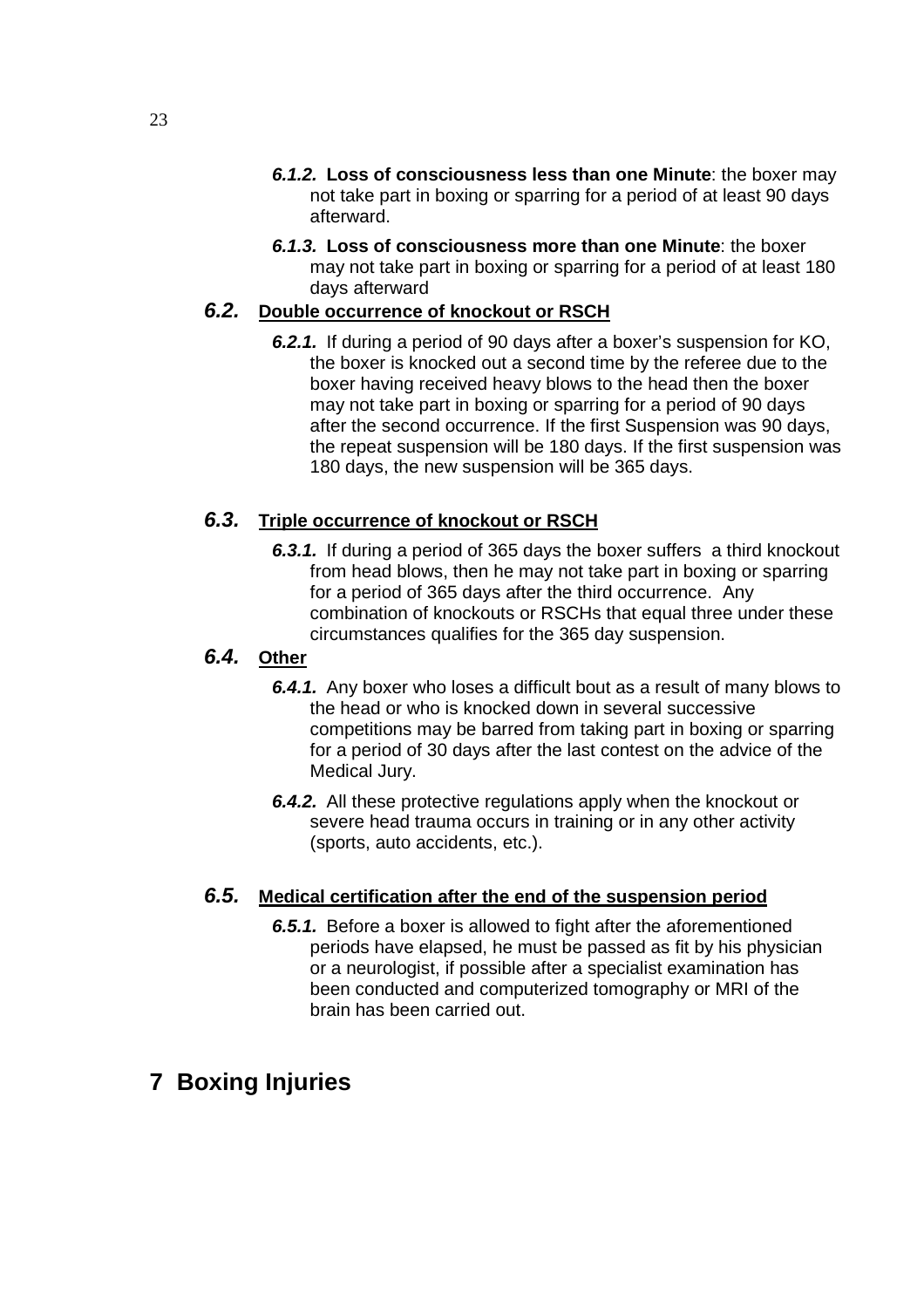- **7.1.** See above for the discussion of Nosebleeds.
- **7.2.** See above for the discussion of Head Injuries.

#### **7.3. Eyes**

Serious eye injuries are very rare. Corneal abrasions, tearing of the iris and dislocation of the lens may occur. Some cases of retinal detachment have been observed. In the case of an eye injury, the bout must be stopped and the boxer is referred to an ophthalmologist.

# **7.4. Abrasions**

Such injuries often occur to the face and skull and elsewhere. Bleeding should be halted by pressure, then cleaned and a local antiseptic applied.

# **7.5. Lacerations**

There is no doubt that most cuts in the region of the eyes are caused by blows to the head. When the wound has been thoroughly cleaned, it can be stitched meticulously in layers. Smaller cuts can be held together at the edges and taped with a steri-strip or closed with skin glue. However, it is recommended that all facial cuts through the cutis be sutured with fine sutures in layers. If a wound is stitched, the stitches should be removed within five days. To quarantee healing of the wound, a sufficiently long suspension period should be imposed. Lacerations of the scalp may be closed with heavier sutures in a through-and-through fashion.

# **7.6. Hematomas**

The "black eye", as it is commonly known, rarely requires treatment, but cold applications and light compression limit the extravasation of blood.

#### **7.7. Hematoma of the Auricle**

This injury requires prompt incision and a pressure bandage with the application of topical antibiotics. If done late, this should be done by a doctor familiar with the condition.

# **7.8. Nose**

Fractures of the nasal bones are rare. Reduction at an early stage is indicated and a suspension of three months should be imposed. The procedure may be done after the boxer has returned home and the swelling has subsided.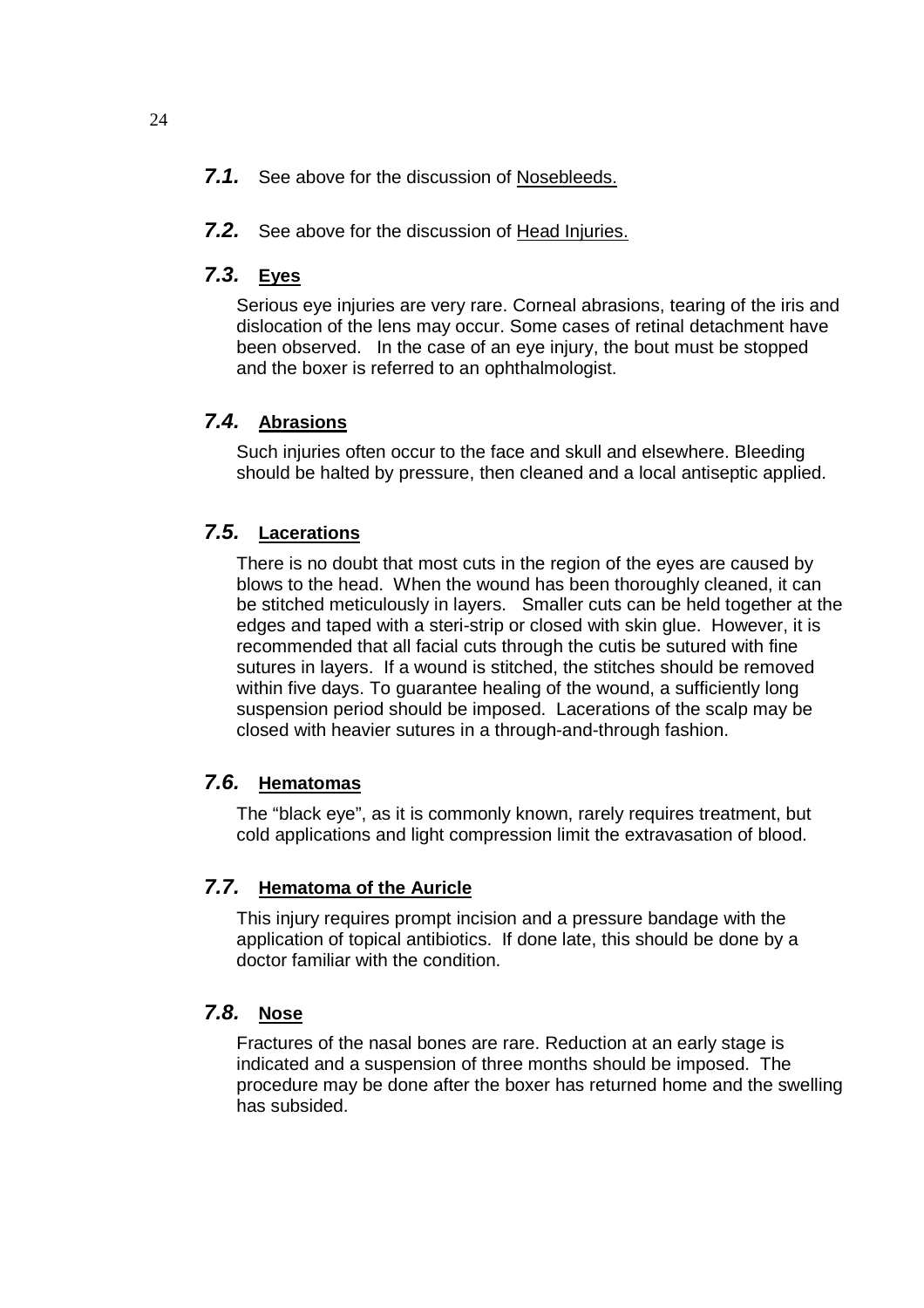### **7.9. Septal Hematoma of the Nose**

This should be drained on an emergency basis to prevent formation of a hole in the septum later. When the nose is packed, antibiotics and decongestants are used. This should be done by someone familiar with the procedure, but is not usually difficult.

# **7.10. Jaw**

Fractures of the jaw are also rare. The symptoms are pain, tenderness, trismus and speech difficulties. The patient should be referred for repair. A six month suspension is usual

# **7.11. Hands**

The most common fractures are those of the first metacarpal. They are primarily caused by a poor punching technique, where the thumb is not correctly positioned opposite to the index and middle fingers. If such a fracture is suspected as indicated by localized tenderness, bruising or swelling, the boxer should be immediately sent for an X-ray. All suspected hand and wrist fractures should be splinted and sent for X-ray. Referral is made on the basis of these findings. Suspected dislocations are handled is the same fashion.

# **7.12. Limbs**

Injuries of the upper and lower limb are uncommon in boxing.

# **7.13. Shoulder dislocations**

are seen and are best relocated immediately in the ring before spasm sets in. A sling is of benefit, but the boxer needs referral when he returns home.

# **7.14. Abdomen**

Ruptures of the organs in the abdomen (spleen, liver) are uncommon, but should be borne in mind due to their serious consequences. Pain in the abdomen and/or shoulder may signify bleeding.

# **7.15. Kidney Contusions**

Contusions may lead to massive hematuria even when no anatomic defect appears. In most cases conservative treatment in hospital with confinement to bed should suffice.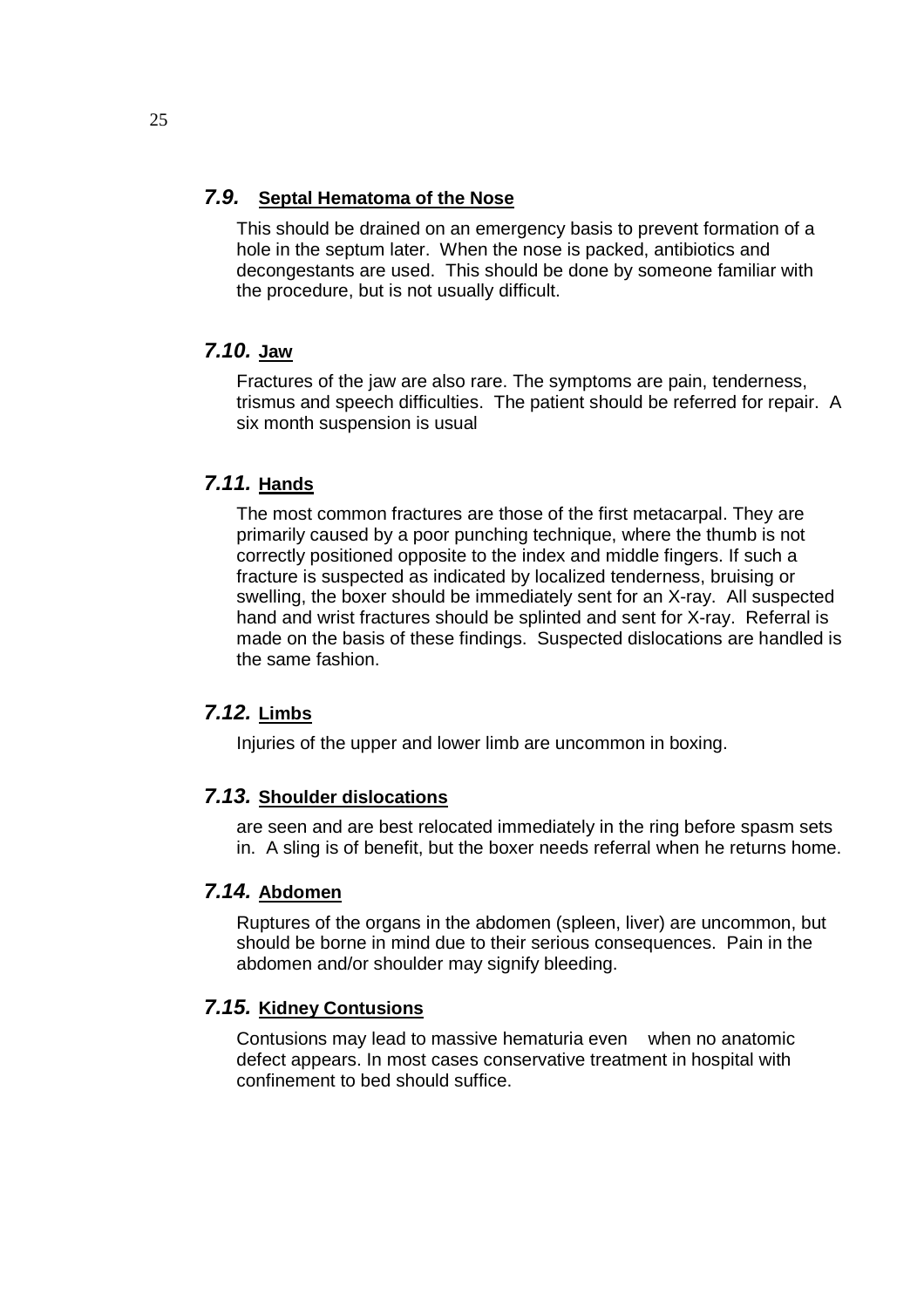# **8 Physical Fitness of Referees and Judges**

- **8.1.** The Medical Commission does not consider age to be an absolute factor in one's health and physical fitness. Therefore, the medical examination is designed for and recommended to be administered to referees and judges of all ages.
- **8.2.** The examination shall consist of two parts.
	- **8.2.1.** The annual examination is done at the local level by the National Federation. This shall be documented and presented to the Medical Jury in charge of any International, Continental or World competition.
	- **8.2.2.** The referee/ judge will then be subjected to the second brief, but thorough, exam done prior to the event at the time of the official weigh-in. These exams shall consist of the following:

### **8.2.3. Annual Examination – once per year**

- **8.2.4.** This shall include a history of past and recent illnesses, surgical procedures, allergies, medications, disabilities and family history.
- **8.2.5.** The following conditions render the R/J unfit:
	- 1. coronary artery insufficiency, with angina
	- 2. congestive heart failure
	- 3. aortic stenosis
	- 4. left ventricular outflow tract obstructive disease
	- 5. aneurysm
	- 6. myocarditis
	- 7. active thrombophlebitis
	- 8. uncontrolled arrhythmias
	- 9. untreated or poorly controlled hypertension
	- 10. uncontrolled metabolic disease (diabetes mellitus, thyrotoxocosis, myxedema)
	- 11. excessive medication
	- 12. renal, hepatic or other metabolic insufficiency
	- 13. uncontrolled psychoneurotic disturbances requiring **Therapy**
	- 14. intermittent claudication
	- 15. moderate to severe pulmonary disease

16. physical disability from neuromuscular, orthopedic or arthritic disorders

17. myopia (long distance vision with or without corrective lenses of less than 20/80 (British/ American), 2.5/10 (European) in both

#### 26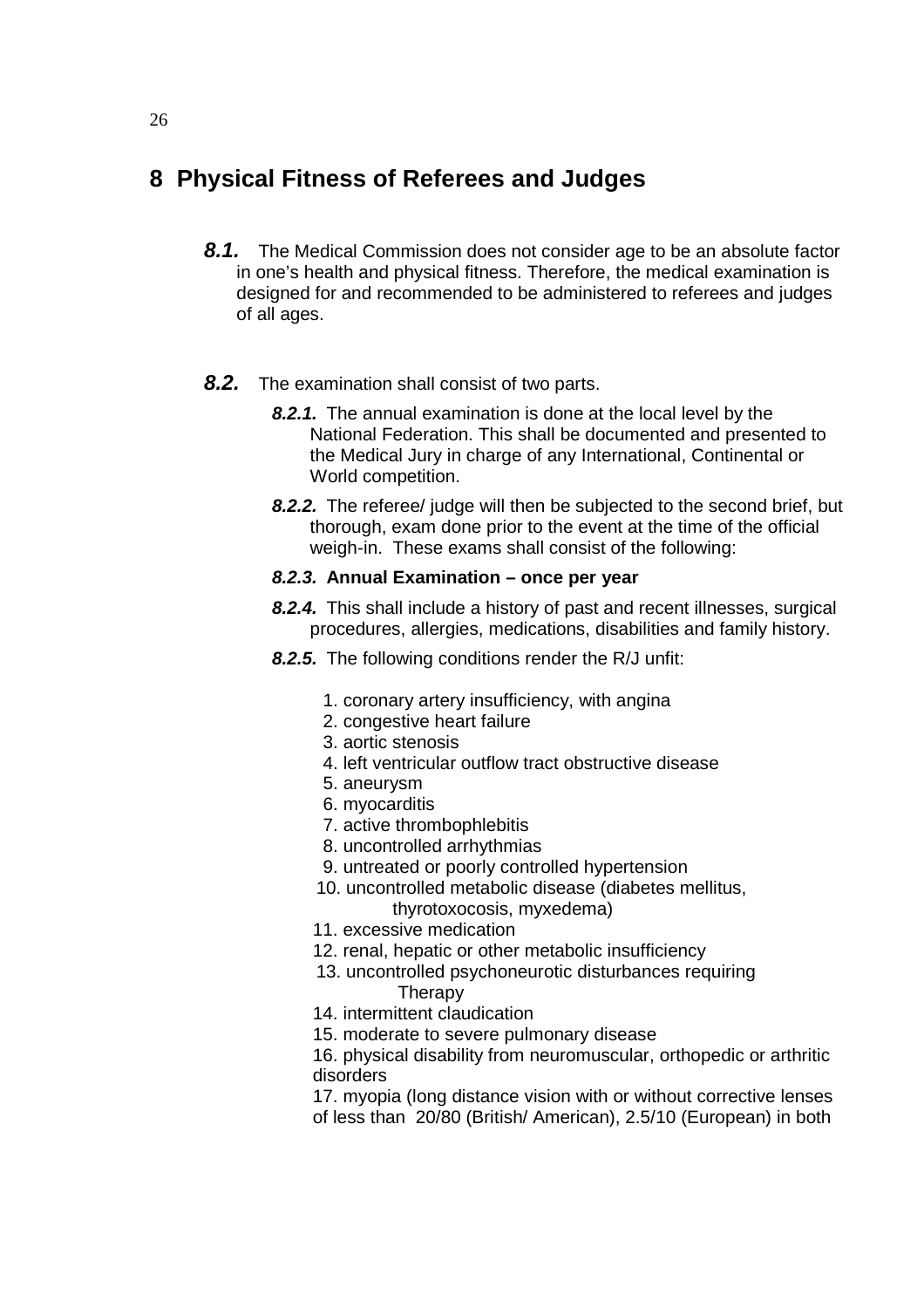eyes. The wearing of glasses in the ring is prohibited, although the wearing of contact lenses is permitted.

**8.2.6.** The Clinical Examination will consist of:

1. Age, height, weight, and neurological review to include cranial nerve survey, deep tendon reflexes, Romberg and Babinski responses.

- 2. Blood pressure (uncontrolled hypertension is disqualifying).
- 3. Resting heart rate not to exceed l00 min.

4. Ophthalmologic exam: Visual acuity (Snellen chart) and fundoscopic exam.

5. Internationally standardized-graded exercise electrocardiogram (ECG), annually for those age 40 and above and every 3 years of those under 40.

- 6. Laboratory tests at the discretion of the examiner.
- **8.2.7.** In addition to having the examination performed and documented, the referee and/or judge must produce the completed AIBA Medical Commission's Certificate of Examination, signed by his or her respective National Federation's Medical Office, certifying his or her physical fitness to officiate as a referee and/or judge.

# **8.2.8.** The second examination, done at each AIBA competition, prior

- to or at the time of the initial weigh-ins, shall include the following:
- 1. Blood pressure reading to rule-out uncontrolled hypertension.
- 2. Resting pulse rate between 50 and 100.
- 3. A normal auscultation of the chest.
- 5. A temperature to rule-out febrile illness.
- 6. Conditioning tests as determined and described by the examiner.
- **8.3.** The members of the AIBA Medical Jury shall use their best judgment, taking into account all of the above in evaluating the total fitness of each individual referee/judge. The object being to diminish the risk of coronary heart disease and to promote the semblance of good health and conditioning of those officials in and about the ring during AIBA events.

# **9 Ringside Physician Management System for International Licensing**

### **9.1. Objectives:**

- **9.1.1.** To introduce a program for assessing and educating Ringside **Physicians**
- **9.1.2.** To Conduct Ringside Physician Training Courses to grade existing members and to train new ringside physicians for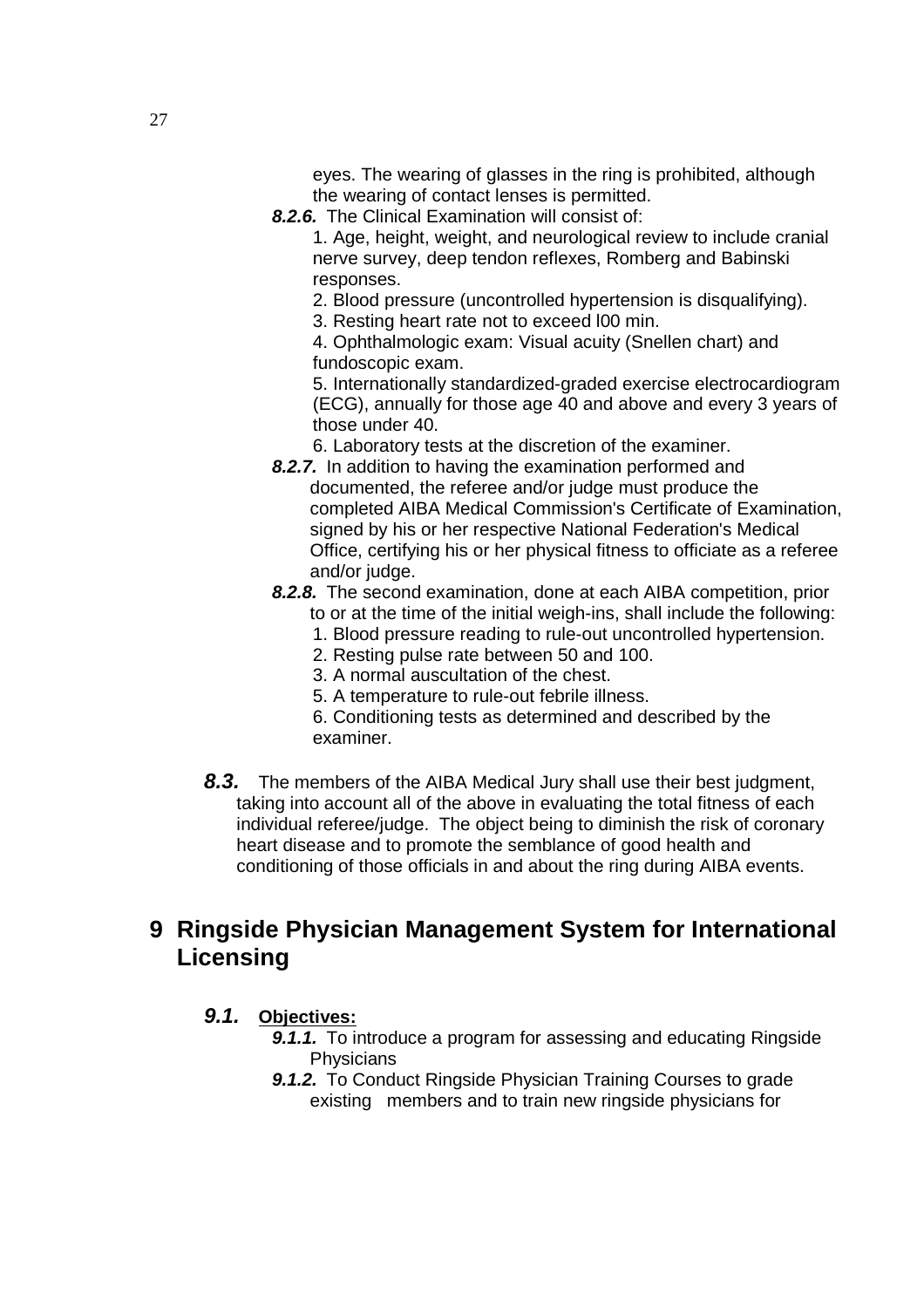International license, to provide medical jury members and chairpersons.

### **9.2. Ringside Physician Training Course :**

- **9.2.1.** A workshop on Ringside Medical Knowledge will be given
	- **9.2.1.1.** This will be based on the Medical Handbook
	- **9.2.1.2.** Pertinent sections of the Technical Rules
	- **9.2.1.3.** Anything Medically related from the Articles and Bylaws of AIBA
	- **9.2.1.4.** All course attendees will have to take an MCQ test at the end of the course.
	- **9.2.1.5.** Passing grade will be 50%.

### **9.3. An Obligatory Practical Session will be given**

- **9.3.1.** To help evaluate Ringside Competence, practical training will be composed of "set up" scenarios using volunteers to portray injuries
- **9.3.2.** Commission Members will be observed and evaluated on the way they manage these scenarios
	- **9.3.2.1.** Decision to treat or not treat
	- **9.3.2.2.** Appropriateness of treatment
	- **9.3.2.3.** Timeliness of treatment
- **9.4.** An Oral exam will also be given on practical Ringside and Boxing matters
- **9.5.** Most but not all Medical Juries will have a "Physician Evaluator", occasionally a Medical Jury may have 2 evaluators
	- **9.5.1.** The Evaluator will grade, criticize, evaluate each member of the Jury (Except themselves)
	- **9.5.2.** The Evaluator's Report will be Confidential
	- **9.5.3.** The Evaluator's report will be sent directly to the Chairman of the AIBA Medical Commission
	- **9.5.4.** 9.5.4 Members of the Jury are asked not to discuss or try to determine who the evaluator is:
		- **9.5.4.1.** There may be none
		- **9.5.4.2.** There may be one
		- **9.5.4.3.** There may be 2
- **9.6.** In cases where the same Jury members receive widely differing grades from different evaluators, the Commission Chairman will privately discuss this with each evaluator

### **9.7. Jury Members will be evaluated on**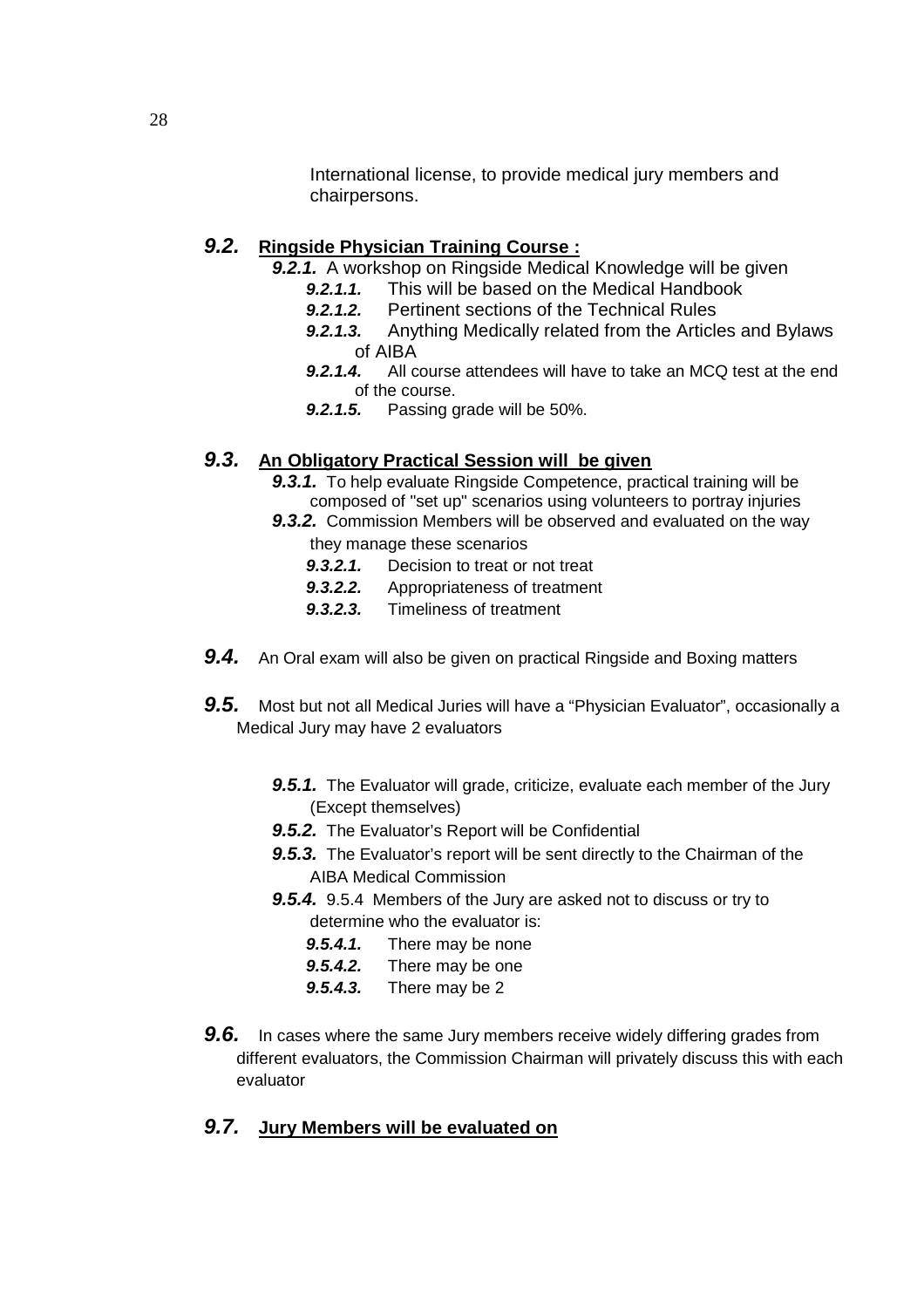- **9.7.1.** Work output
- **9.7.2.** Morning Physicals
- **9.7.3.** Attendance at Ringside
- **9.7.4.** Contribution to the tournament running smoothly
- **9.7.5.** Ability to get along with other Jury Members
- **9.7.6.** JUDGEMENT, INTERVENTION and BEHAVIOR at RINGSIDE\*\*\*\*
	- **9.7.6.1.** This last is the single most important evaluation factor

## **9.8. Certification system:**

- **9.8.1.** Members of the AIBA Medical Commission will be given an "International License"
- **9.8.2.** \* ---Indicates that a Physician is a Member of the AIBA Medical Commission
- **9.8.3.** \*\* ---Indicates that a Physician is qualified to be a Member of an AIBA Jury
- **9.8.4.** \*\*\* ---Indicates that a Physician is eligible to serve as Chairman of an AIBA Jury
- **9.8.5.** In urgent circumstances Physicians of each level may perform the duties one level above them
- **9.8.6.** \* ---Physicians may be appointed to a tournament for evaluation for advancement if they perform well on the initial evaluations above
- **9.8.7.** Physicians consistently receiving excellent evaluations may be advanced to the next level
- **9.8.8.** Physicians performing below expectations may move to a lower level
- **9.8.9.** Physicians at the level where they may serve as Jury Chairperson must before actually being appointed as Chairperson
	- **9.8.9.1.** Know the document on Duties of the Medical Jury
	- **9.8.9.2.** Know how to record the required Medical Statistical Data (Excel Program Provided---but you must be able to fix it if it malfunctions)
	- **9.8.9.3.** Send a tournament Report to the Executive Director, The Chair, Vice Chair and Secretary of the Medical **Commission**
	- **9.8.9.4.** It is customary to send a copy to all fellow Medical Commission Members
- **9.9.** \*\*\*--- Physicians will make up the Jury for the Olympic games **9.9.1.** Continental Representation may alter this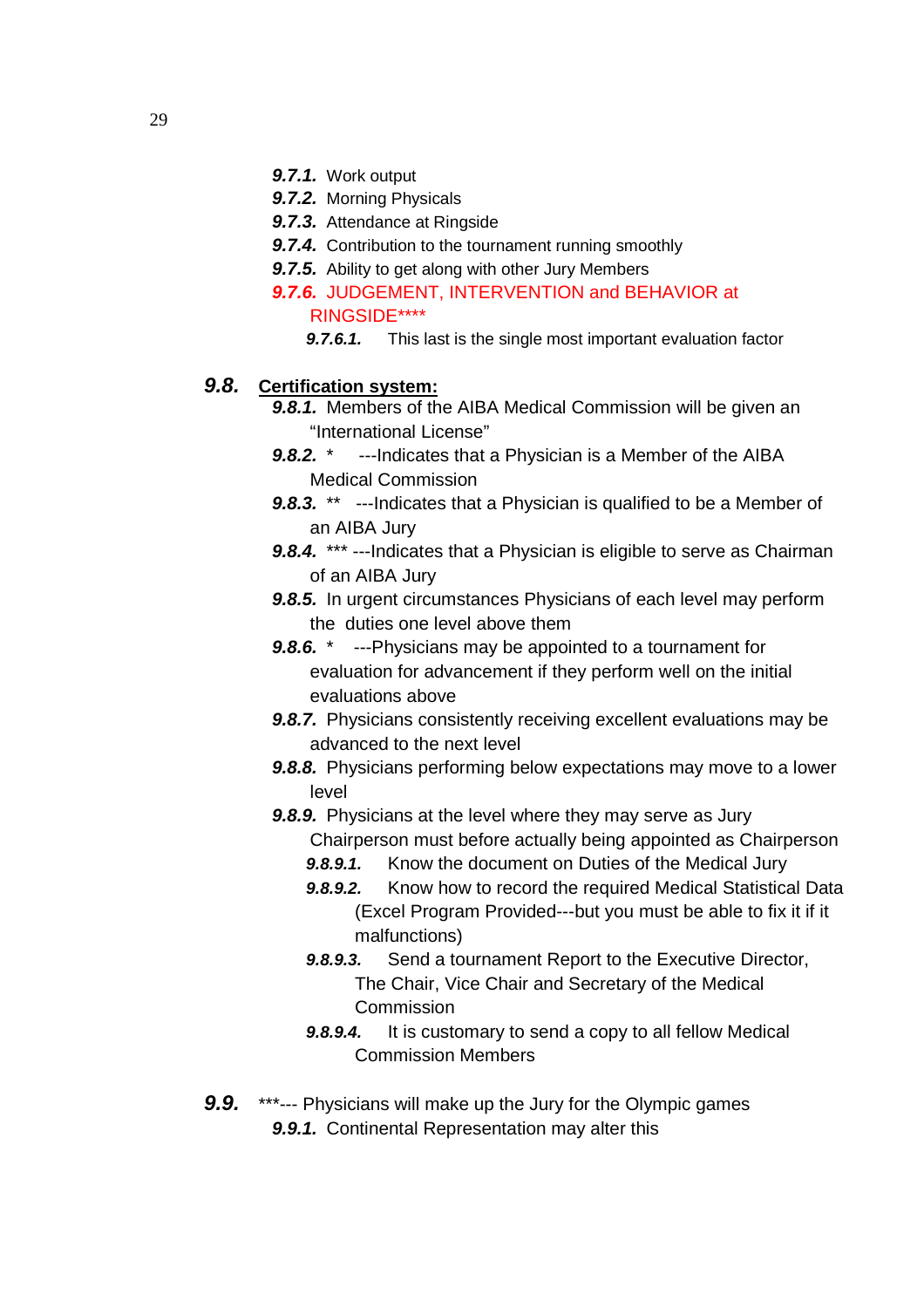#### **9.9.2.** Unusual Circumstances may alter this

- **9.10.** Confederation Medical Commission Members who are excellent may with the recommendation of the Chair of the Confederation Medical Commission be invited to attend AMC training courses and evaluation sessions. Those completing the program satisfactorily may be issued an International AIBA License with privileges appropriate to the level they attain.
- **9.11.** Costs for evaluation of Confederation Commission Members must be borne by the Confederation or their National Federation
- **9.12. In General:** 
	- **9.12.1.** \* 3 Star Physicians, International license, being able to be Chair of Competition Medical Jury and participate as Ringside Physicians at World Championships, Olympic Games etc.
	- **9.12.2.** \* 2 Star Physicians being able to participate at WC, WSB, APB as member of medical jury
	- **9.12.3.** \* 1 Star Physicians: having attended and passed the training course, the physician will be obliged to attend 3 major tournaments) where he/she will be evaluated. If the physician is adjudged to have been competent by the senior tutor present, then the physician will be awarded One Star.
- **9.13.** To start several Senior Members of the AMC will start at \*\*\* or \*\*
- **9.14.** These Physicians will be chosen by the known quality of their work over many years
- **9.15.** They will be subject to moving up and down levels just like all other members of the Commission based on their evaluations and decide by the Chairman of the Medical Commission
- **9.16.** The International License may be kept in for life but "Star Ranking" must be maintained by continuous re-evaluation

# **10 All Federations must**

have at least one physician with an International License to ,be present at their national Championship by 2016.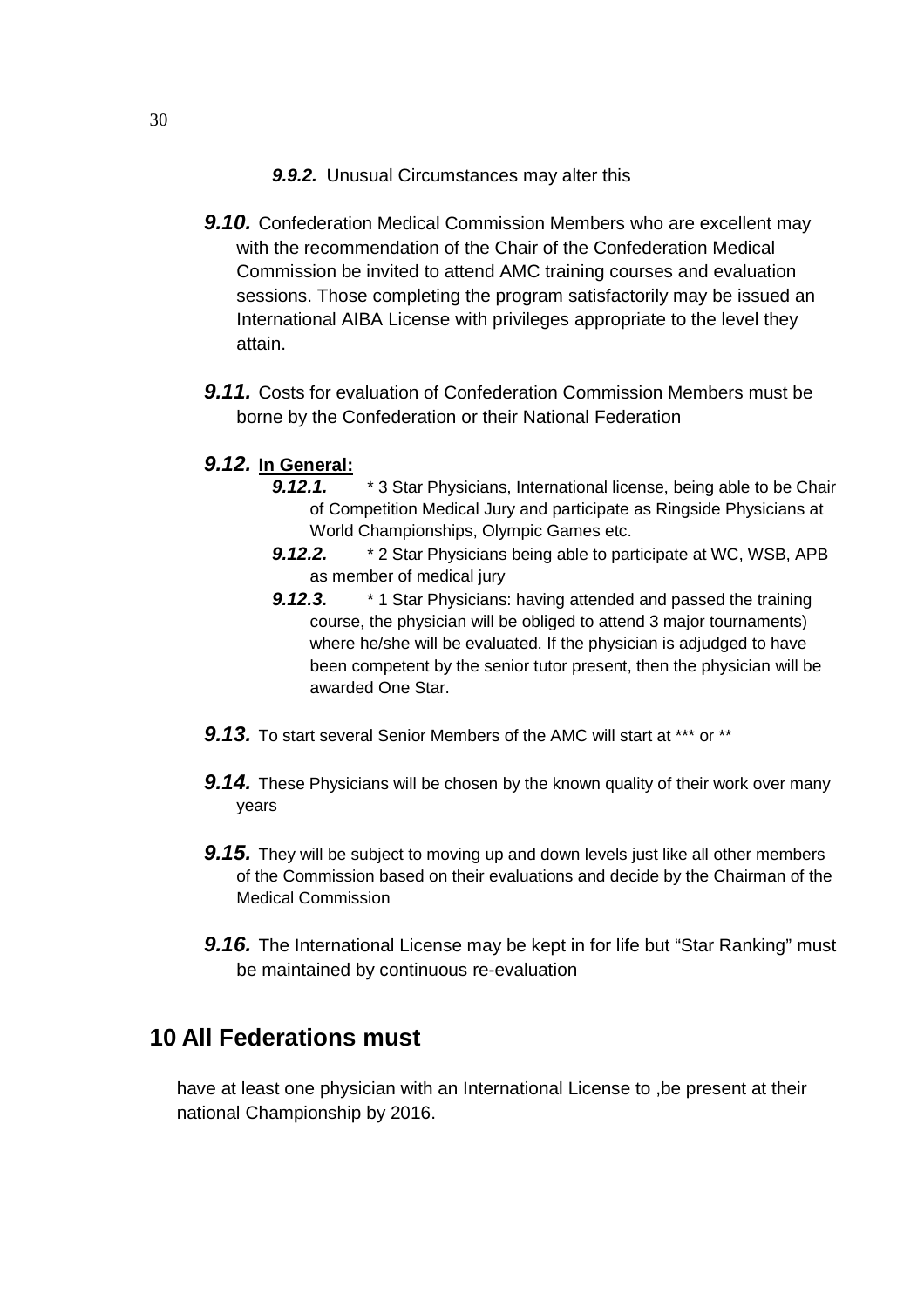**10.1.** The Physician may be certified by attending the AMC Course (as above) **10.2.** The Physician may be invited from another federation

# **11 Antidoping Regulations and Issues**

**11.1.** AIBA conforms to the World Anti-Doping Agency (WADA) doping code. See the AIBA website for the AIBA Anti-Doping Rules. Also see the AIBA website for information on Therapeutic Use Exemption Forms. www.aiba.org

# **12 Normal Practices of the AIBA Medical Commission**

- **12.1. Medical Juries.** At all AIBA-sanctioned events including, but not limited to, all World Championships, the Olympic Games, the World Cup Championships and the President's Cup Championships, there shall be a Medical Jury made up of members of the Medical Commission. The number will depend on the number of rings, with a minimum of three.
- **12.2.** The decisions of this Commission shall be final and without appeal. A member of the Medical Commission of AIBA may act as a member of the Medical Jury in any Championship under the auspices of AIBA.
	- **12.2.1.** Continental Bureaus shall nominate similar Commissions for Continental Championships.
- **12.3. Meetings.** The Medical Commission shall arrange its own meetings (working group) usually twice each year. The Federations shall undertake to ensure the participation of their Commission members in the meetings. Those core and new members who do not attend meetings without a very strong reason will be excluded from the Commission.
- **12.4. Defense and Promotion of AIBA Boxing.** The Medical Commission organizes scientific conferences and symposia on the medical aspects of boxing. Members of the Medical Commission take part in these events and publish articles in medical journals in the defense and promotion AIBA of boxing.
- **12.5.** The Medical Commission coordinates and initiates medical research projects for the better understanding of the physiological and medical aspects of boxing.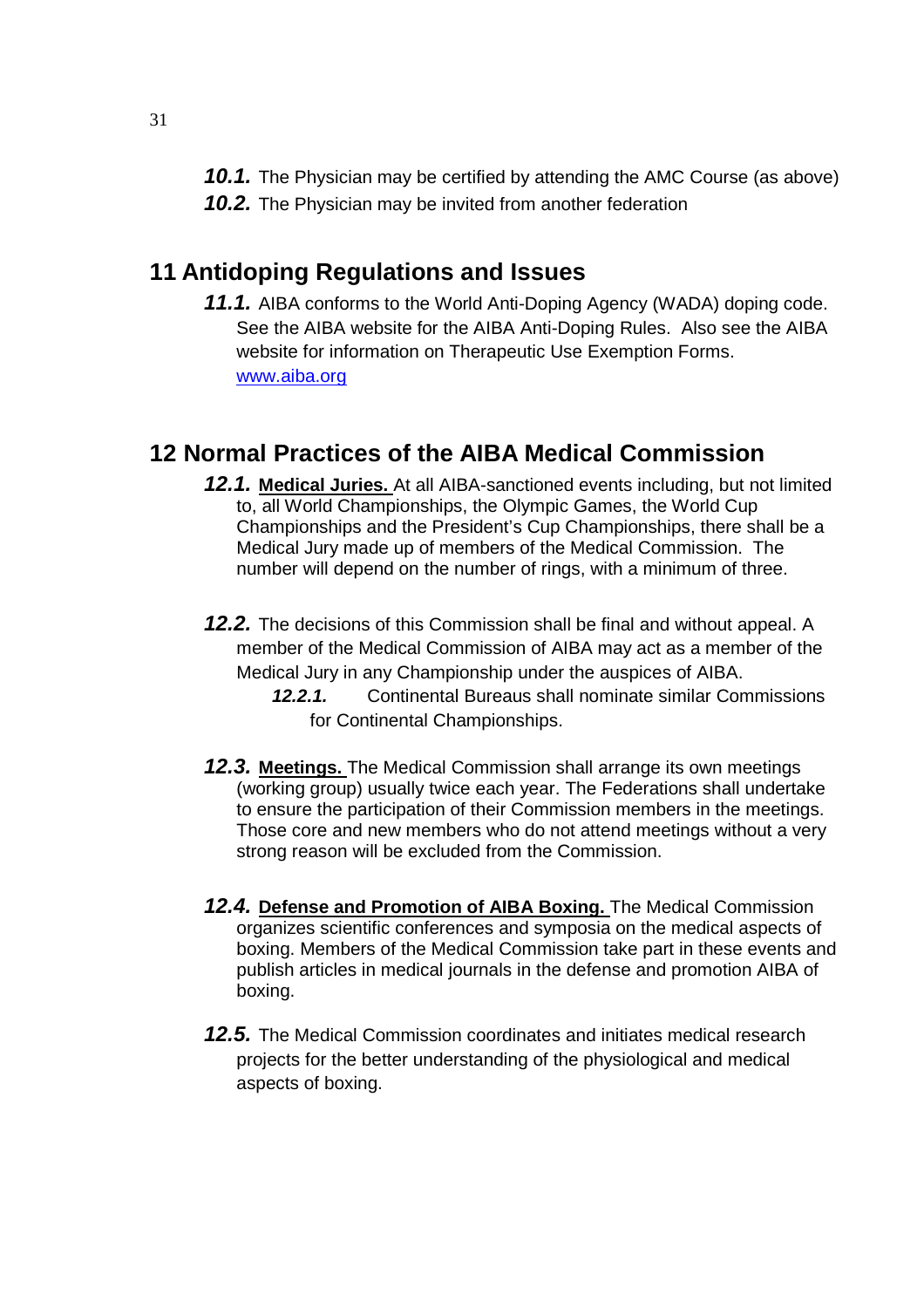**12.6.** The Medical Commission makes recommendations to the Executive Committee with regard to the physical well-being of AIBA boxers and collects information on medical matters relating to AIBA boxing.

# **13 Appendix I: Boxing Hygiene**

- **13.1.** Sports hygiene is an important component of sports medicine. In this appendix we present a synopsis of boxing hygiene regulations for doctors, coaches and referees.
- **13.2. Dehydration**. A reduction in fluid intake for the purposes of weight loss is dangerous to the health and reduces the boxer's performance. Dehydration can lead to liver and kidney damage and diminishes the boxer's aerobic capacity. Reduction in fluid intake and sweating before the bout are inadvisable and should be avoided.
- **13.3. Vaseline.** The use of a small amount of Vaseline on the forehead and eyebrow to help prevent injury is permitted.
- **13.4. Embrocation.** The use of scents, oils or rubbing alcohol immediately prior to the contest is forbidden. When the body warms up during clinches, there is the danger that this, mixed with sweat, may get into the boxer's eyes and cause damage. There are also people to whom the smell is offensive or for whom these concoctions cause breathing difficulties.
- **13.5. Gum shields.** A boxer should never use a borrowed gum shield. The gum shield should fit exactly and comfortably. A poorly fitting gum shield is useless and can cause buccal irritation or nausea. A shield knocked out of the mouth should be thoroughly washed before replacing. No boxer should be permitted to wear dentures during a contest. Boxers wearing braces should have the written consent of their orthodontist and have a gum shield that is fitted to their own braces.
- **13.6. Headgear.** It is advisable that each boxer has his own headguard. In this way it can be properly fitted. Also a borrowed headguard can be a cause of infection.
- **13.7.** When headgear is supplied to the participants at a tournament, it is to be thoroughly cleaned with 10% bleach solution by the tournament personnel between uses.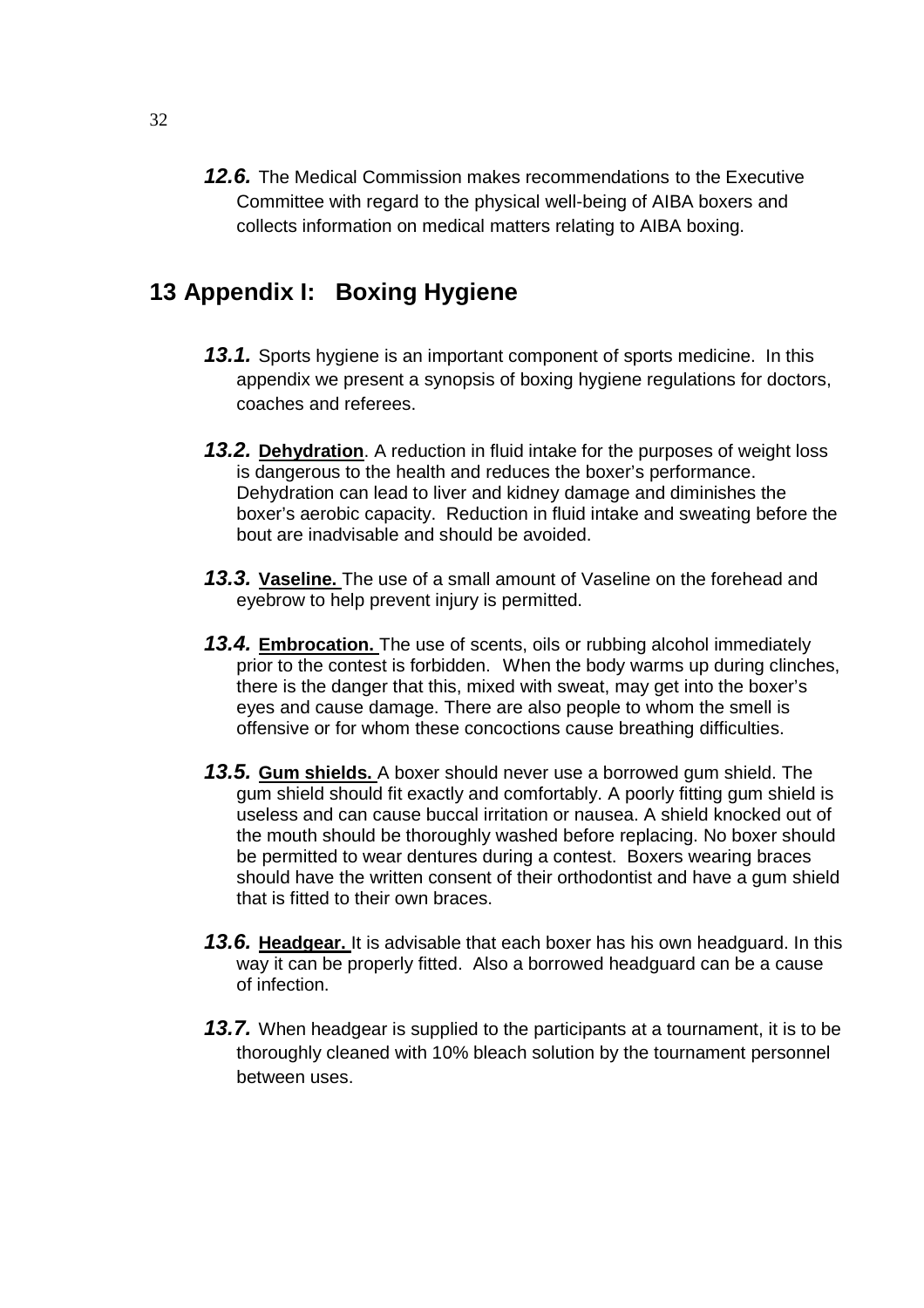- **13.8. Sponges and towels.** Each boxer must have his own sponge, towel and clean water. The practice of wiping the opponent's face after a bout should be discontinued. It is not only unhygienic, but can also lead to serious infections, including hepatitis and HIV. Sponges which have been immersed in dirty water or have been on the floor should never be used to wipe the boxer's face.
- **13.9.** The coaches who are at the ringside should have a supply of clean gauze to examine and apply to a cut or abrasion.

# **13.10. Bleeding**

The most frequent boxing injuries are cuts and abrasions. Since the wearing of head guards became compulsory, the number of such injuries has gone down. On the other hand, bleeding noses are more common. It must always be emphasized that the immunodeficiency disease **AIDS** is primarily transmitted through the exchange of infected blood. It is therefore theoretically possible that the disease could be passed on via open wounds if both boxers are bleeding. For this reason the following infection control guidelines should be adhered to:

- **13.10.1.** Coaches and referees must use clean gauze when examining cuts or abrasions. The used gauze should he disposed of in sacks designated for that purpose at the ringside.
- **13.11.** In the case of bleeding it is recommended that the referee consult the Medical Jury.
- **13.12.** The use of disposable gloves is advisable when examining an injured boxer.
- **13.13.** Splashes of blood on the skin should immediately be washed away with soap and water.
- 13.14. Splashes of blood in the eyes or mouth should immediately be rinsed away with plenty of water.
- **13.15.** If other surfaces are accidentally contaminated, they should be cleaned with a fresh 10% solution of household bleach in water. If this comes in contact with the skin, it should be immediately washed off.

# **13.16. Stimulants**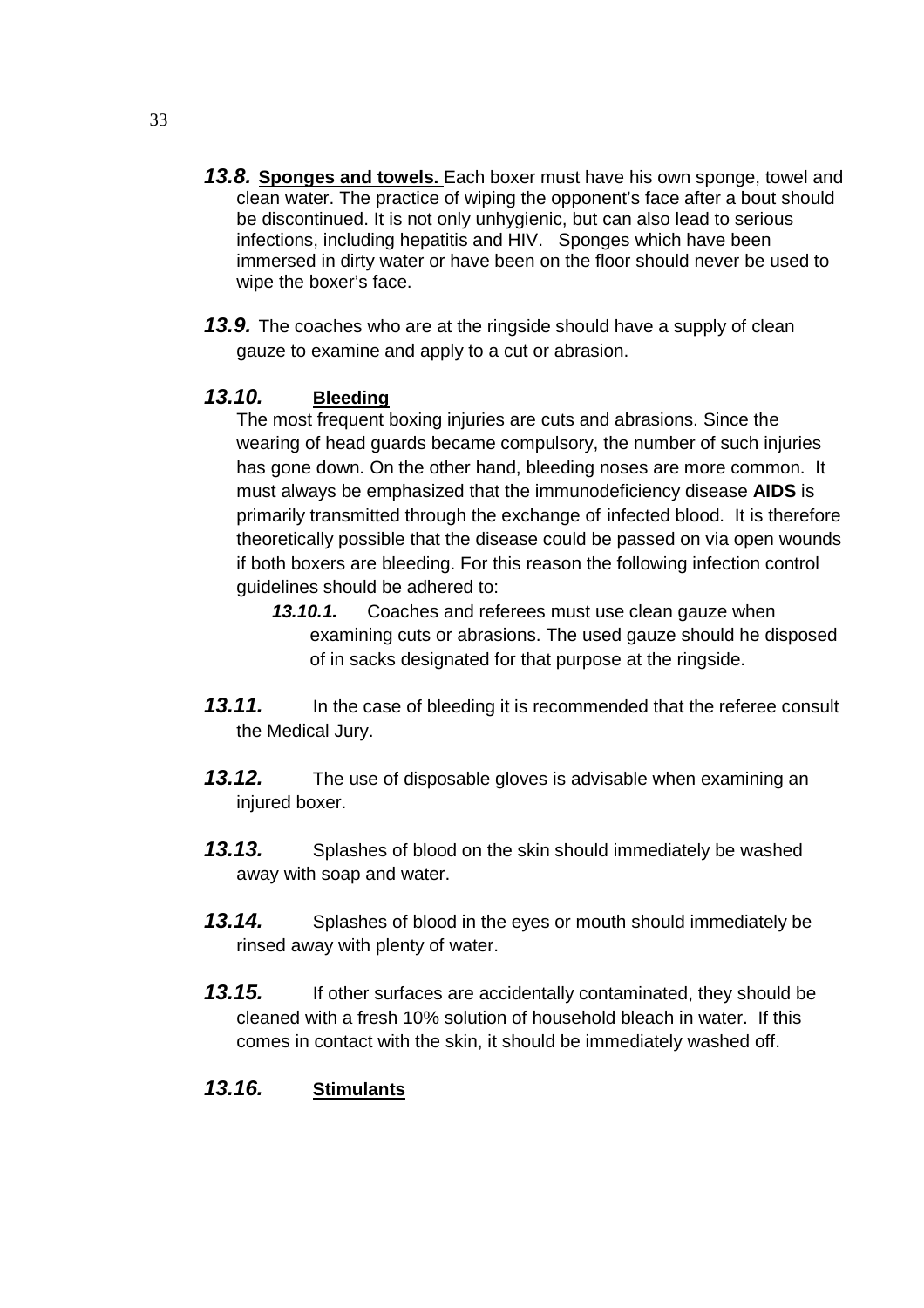AIBA forbids the use of stimulants apart from water. Smelling salts contain ammonia, which is a stimulant and can worsen nasal hemorrhaging and for this reason it must not be applied between rounds.

# **14 Appendix II: Competition Rules for Female Boxers**

- **14.1.** Principle: The Articles and Rules of AIBA shall apply to the training and competition of female boxers in lieu of or in addition to the special provisions contained in this document.
- **14.2.** MEDICAL, EXAMINATION AND WEIGH-IN FOR COMPETITION
	- **14.2.1.** In addition to their international passbook, female boxers shall furnish, prior to any competition, all the information required as to their physical condition and confirm with their signature that they are not pregnant. In the event of incorrect statements being made, the female boxer shall be held responsible for any consequences resulting therefrom.
	- **14.2.2.** The organizers of mixed events where both males and females compete shall arrange for separate rooms for the medical examination and weigh-in for males and females. If the situation dictates that the same room must be used, the males and females must occupy the room at separate times.
	- **14.2.3.** Female boxers shall have weightmistresses attending the scales at weigh-in.

# **15 Appendix III: Training curriculum for international ring side physician license**

- 1. Basics of emergency careq at ringside
- 2. Injuries recognition and treatment
- 3. Control of Bleeding including nose bleeding
- 4. Neck, Spinal, extremity injuries :
- 5. Practical recognition at ringside, immobilization, lifting techniques
- 6. 5-Injuries to the Face, Eyes ,Nose Oral and Dental Injuries
- 7. Head Injuries, Concussion prevention and management guidelines.
- 8. Dislocations in Boxing : Shoulder, Elbow, Hand, wrist, Patella ...
- 9. Acute muscle, tendon injuries, diagnosis, treatment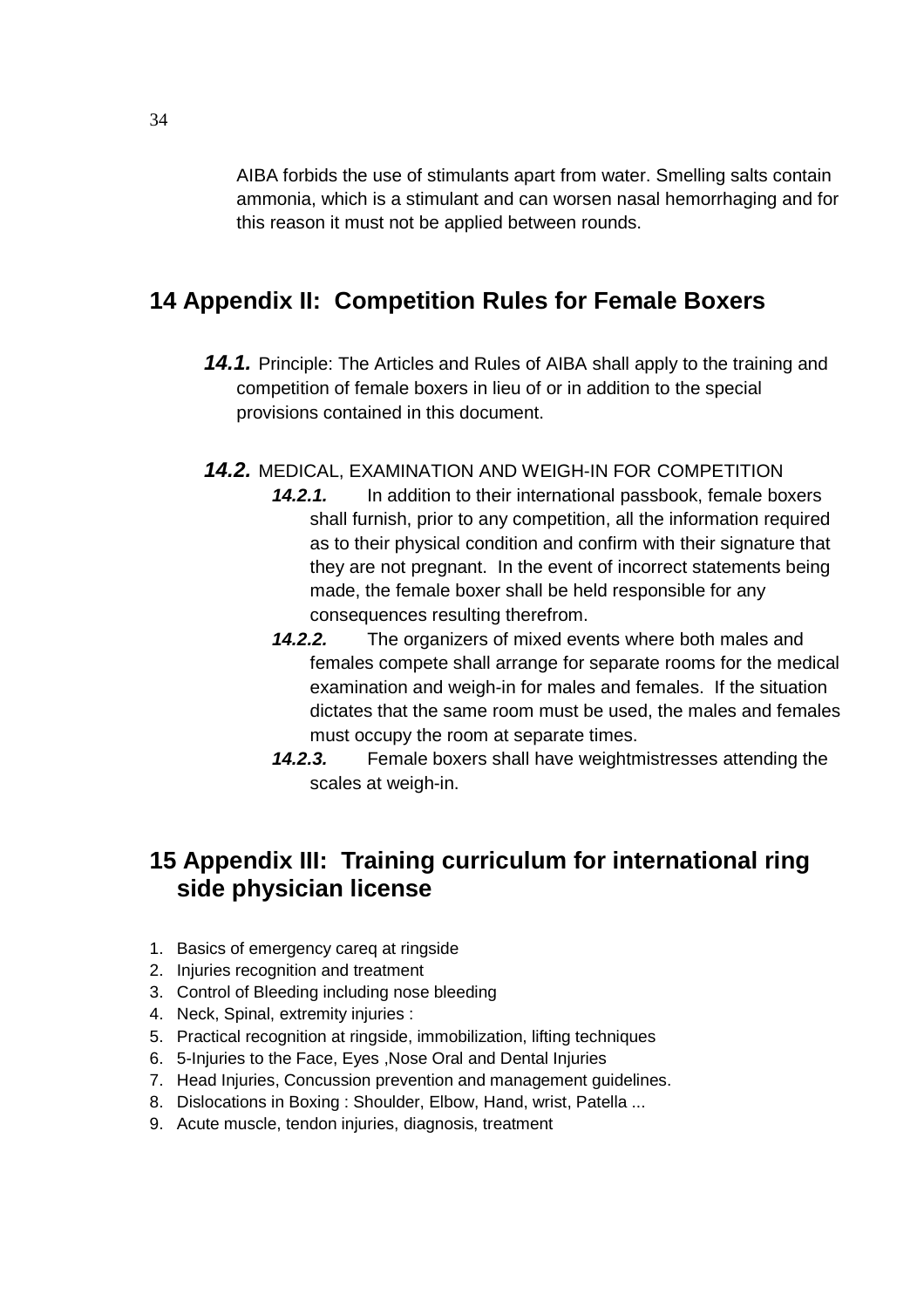- 10. Ankle, knee and shoulder injuries treatment
- 11. Hand injuries in boxing
- 12. Wound Care, sutures versus other means
- 13. Unconscious boxer (assessment ,CPR management)
- 14. Entering the ring ;The downed boxer
- 15. Disqualifying conditions in Boxing ; Annual medical examination , Pre-bout examination ,Post-bout examination
- 16. Suspension periods and Medical Legal issues
- 17. Female boxing
- 18. Referees and judges examination
- 19. Doping control
- 20. Boxing hygiene
- 21. WSB medical rules
- 22. APB medical rules

#### **15.1. CHART 1 - Entering the ring Boxer Down, Prone, Unconscious, No Pulse**

- 1. Recognition of referee signal
- 2. Ring entry
	- 2.1. Mouthguard Removal
- 3. Response time from referee signal to mouthguard removal
- 4. Check for Verbal response
- 5. Request for paramedic/ medical assistance
- 6. Check for Carotid pulse
- 7. Log Roll
- 8. Initiate cardiac massage
- 9. Instruction of paramedics re airways and equipment
- 10. Change of cardiac massager
- 11. Application of collar
- 12. Use of backboard, scoop
- 13. Transport out of ring
- 14. Transport to medical room/ ambulance
	- 14.1. Boxers Still Unconscious should not be transported to the Medical Room--- They must be transported directly to the Ambulance/Neurosurgical Hospital

### **15.2. Evaluation CHART 2 - Entering the ring Boxer Down, Supine, Unconscious. No Pulse**

- 1. Recognition of referee's signal
- 2. Ring Entry
- 3. Mouthguard Removal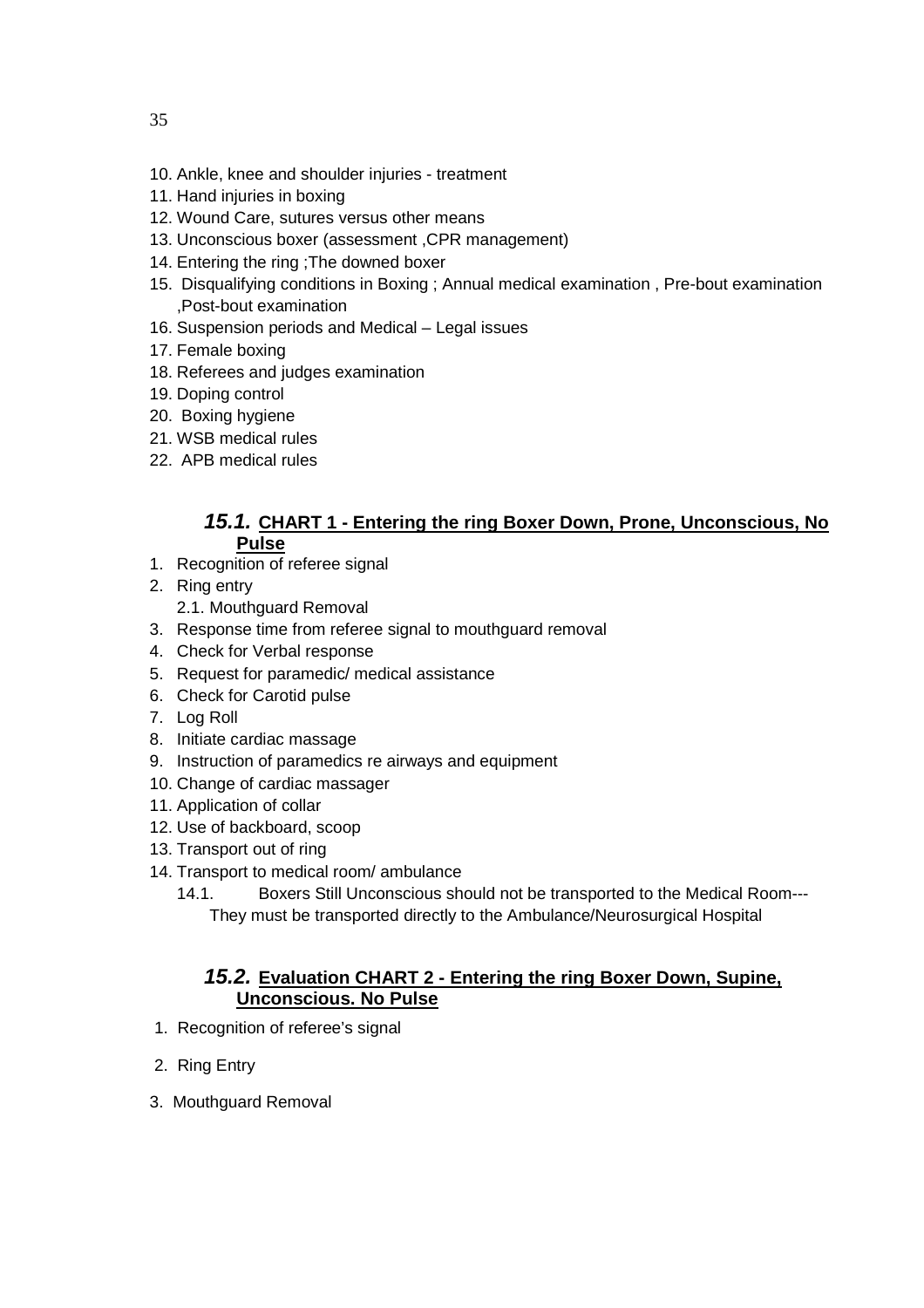- 4. Response time from referee signal to mouthguard removal
- 5. Check for Verbal response
- 6. Request for paramedic/ medical assistance
	- 1. Check for Carotid pulse
	- 2. Initiate cardiac massage
	- 3. Instruction of paramedics re airways and equipment
	- 4. Change of cardiac massager
	- 5. Application of collar
	- 6. Use of backboard, scoop
	- 7. Transport out of ring
	- 8. Transfer to medical room/ ambulance

# **15.3. Evaluation CHART 3 – Doctors corner evaluation, Nosebleed**

- 1. Recognition of referee signal
- 2. Going to correct corner
- 3. Picking up Gloves , Gauze, Penlight
- 4. Pick nose between two fingers of left hand and wipe with right hand ( drying of nose with tissue)
	- 5. Searching pain when drying nose
	- 6. Open mouth signal to boxer
	- 7. Lamp inspection of mouth searching massive bleeding in the throat
	- 8. Lamp inspection of nose
	- 9. Signal to referee Box, No Box

# **15.4. Evaluation CHART 4 – Doctors corner evaluation, Jaw, Mouth, dental injury**

- 1. Recognition of referee signal
- 2. Going to Correct corner
- 3. Picking gloves gauzes, penlight
- 4. Signal boxer to open mouth and show teeth
- 5. Signal to boxer to open his mouth... (if you can pass two fingers, no jaw dislocation...)
- 6. lamp inspection of mouth... face for fracture,
- 7. Signal to referee Box, No Box

# **15.5. Evaluation CHART 5 – Doctors corner evaluation of joint injury**

- 1. Recognition of referee signal
- 2. going to the correct corner
- 3. Inspection of athlete while moving to doctors corner
- 4. Question regarding pain , Test of joint
- 5. Signal to referee Box, No Box